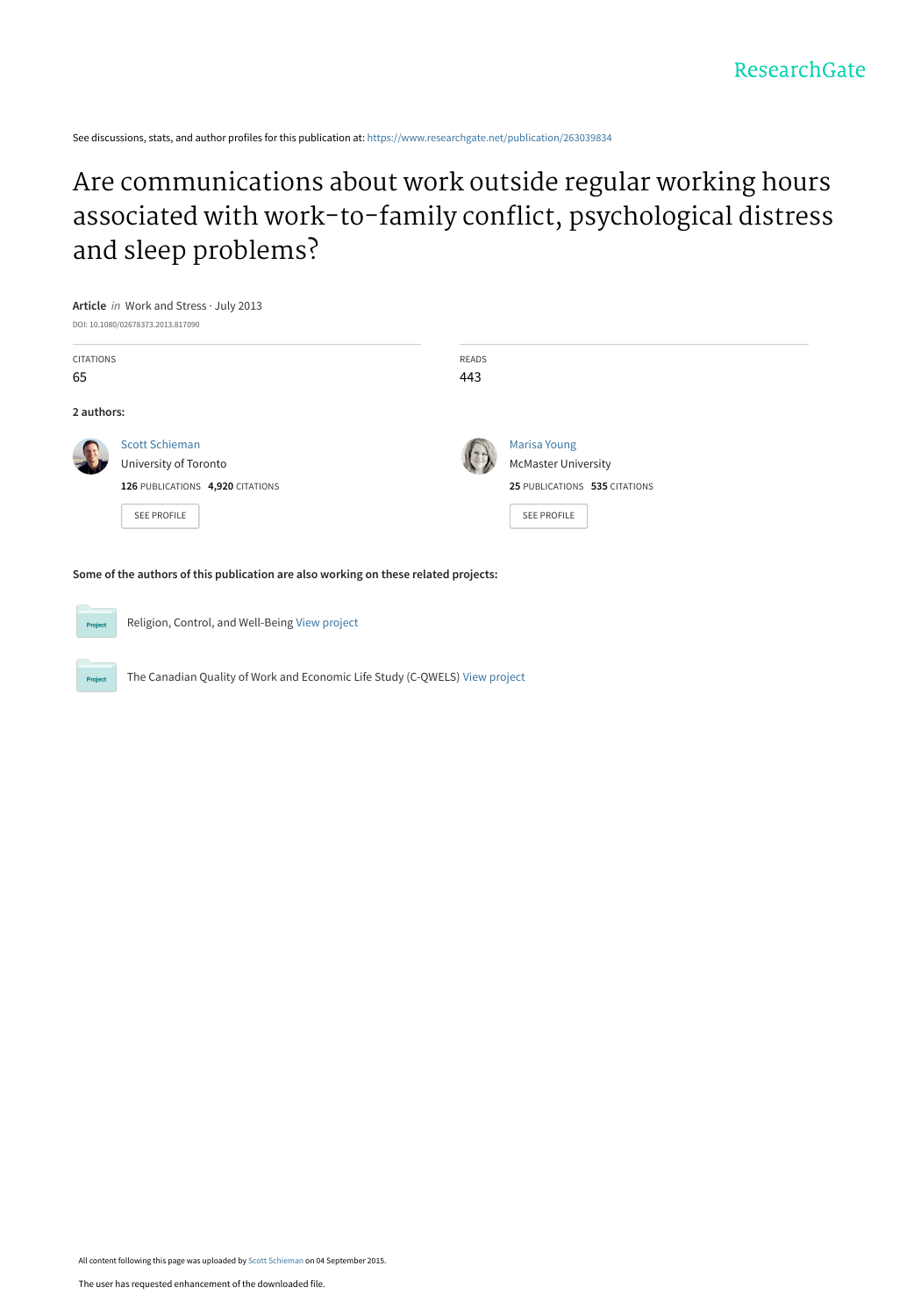This article was downloaded by: [University of Toronto Libraries] On: 02 September 2013, At: 04:56 Publisher: Routledge Informa Ltd Registered in England and Wales Registered Number: 1072954 Registered office: Mortimer House, 37-41 Mortimer Street, London W1T 3JH, UK



**Work & Stress: An International Journal of Work, Health & Organisations** Publication details, including instructions for authors and subscription information:

<http://www.tandfonline.com/loi/twst20>

# **Are communications about work outside regular working hours associated with work-to-family conflict, psychological distress and sleep problems?**

Scott Schieman <sup>a</sup> & Marisa C. Young <sup>b</sup>

a Department of Sociology , University of Toronto , Canada

b Department of Sociology , McMaster University , Hamilton , Canada

Published online: 16 Jul 2013.

**To cite this article:** Scott Schieman & Marisa C. Young (2013) Are communications about work outside regular working hours associated with work-to-family conflict, psychological distress and sleep problems?, Work & Stress: An International Journal of Work, Health & Organisations, 27:3, 244-261, DOI: [10.1080/02678373.2013.817090](http://www.tandfonline.com/action/showCitFormats?doi=10.1080/02678373.2013.817090)

**To link to this article:** <http://dx.doi.org/10.1080/02678373.2013.817090>

## PLEASE SCROLL DOWN FOR ARTICLE

Taylor & Francis makes every effort to ensure the accuracy of all the information (the "Content") contained in the publications on our platform. However, Taylor & Francis, our agents, and our licensors make no representations or warranties whatsoever as to the accuracy, completeness, or suitability for any purpose of the Content. Any opinions and views expressed in this publication are the opinions and views of the authors, and are not the views of or endorsed by Taylor & Francis. The accuracy of the Content should not be relied upon and should be independently verified with primary sources of information. Taylor and Francis shall not be liable for any losses, actions, claims, proceedings, demands, costs, expenses, damages, and other liabilities whatsoever or howsoever caused arising directly or indirectly in connection with, in relation to or arising out of the use of the Content.

This article may be used for research, teaching, and private study purposes. Any substantial or systematic reproduction, redistribution, reselling, loan, sub-licensing, systematic supply, or distribution in any form to anyone is expressly forbidden. Terms &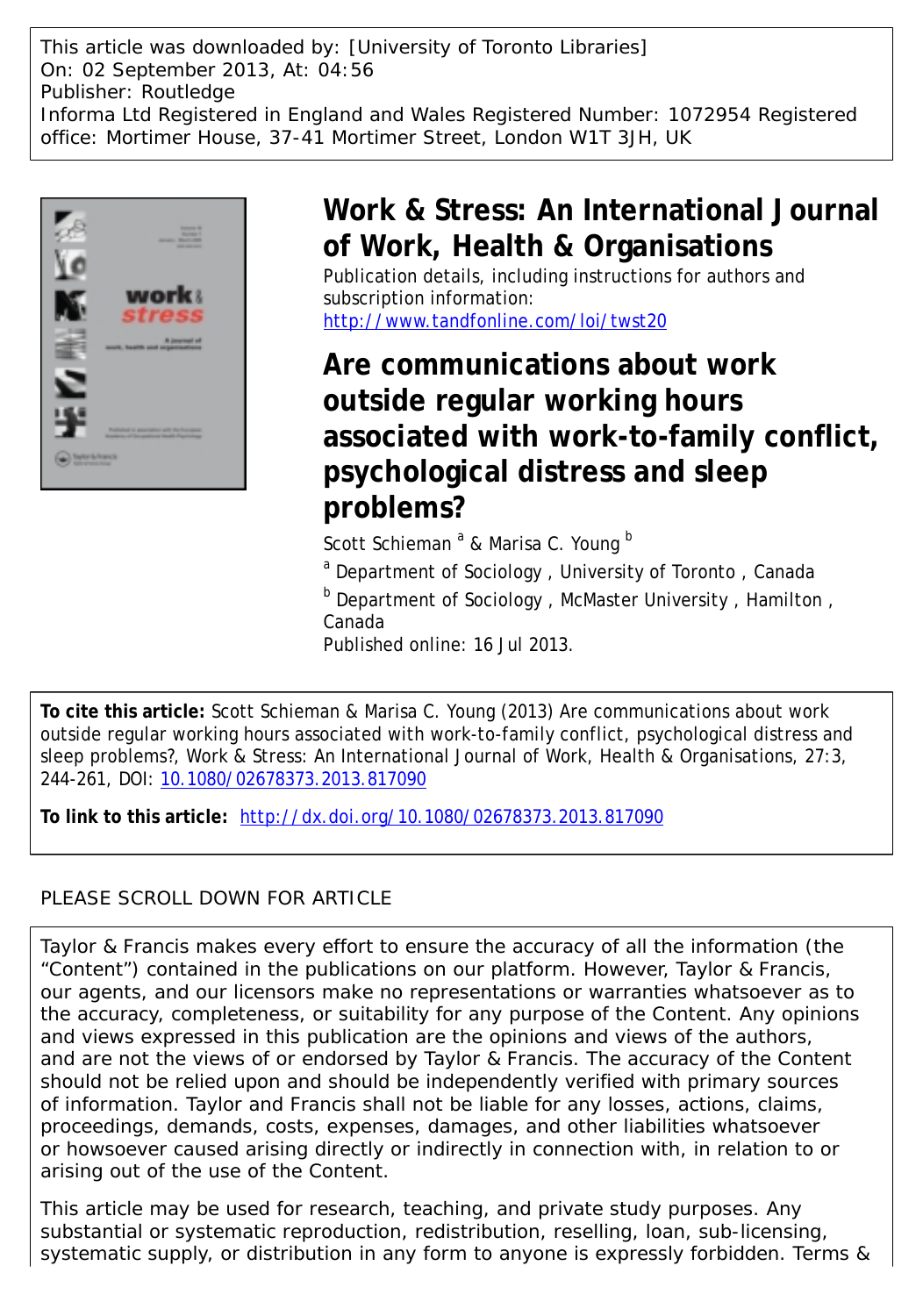Conditions of access and use can be found at [http://www.tandfonline.com/page/terms](http://www.tandfonline.com/page/terms-and-conditions)[and-conditions](http://www.tandfonline.com/page/terms-and-conditions)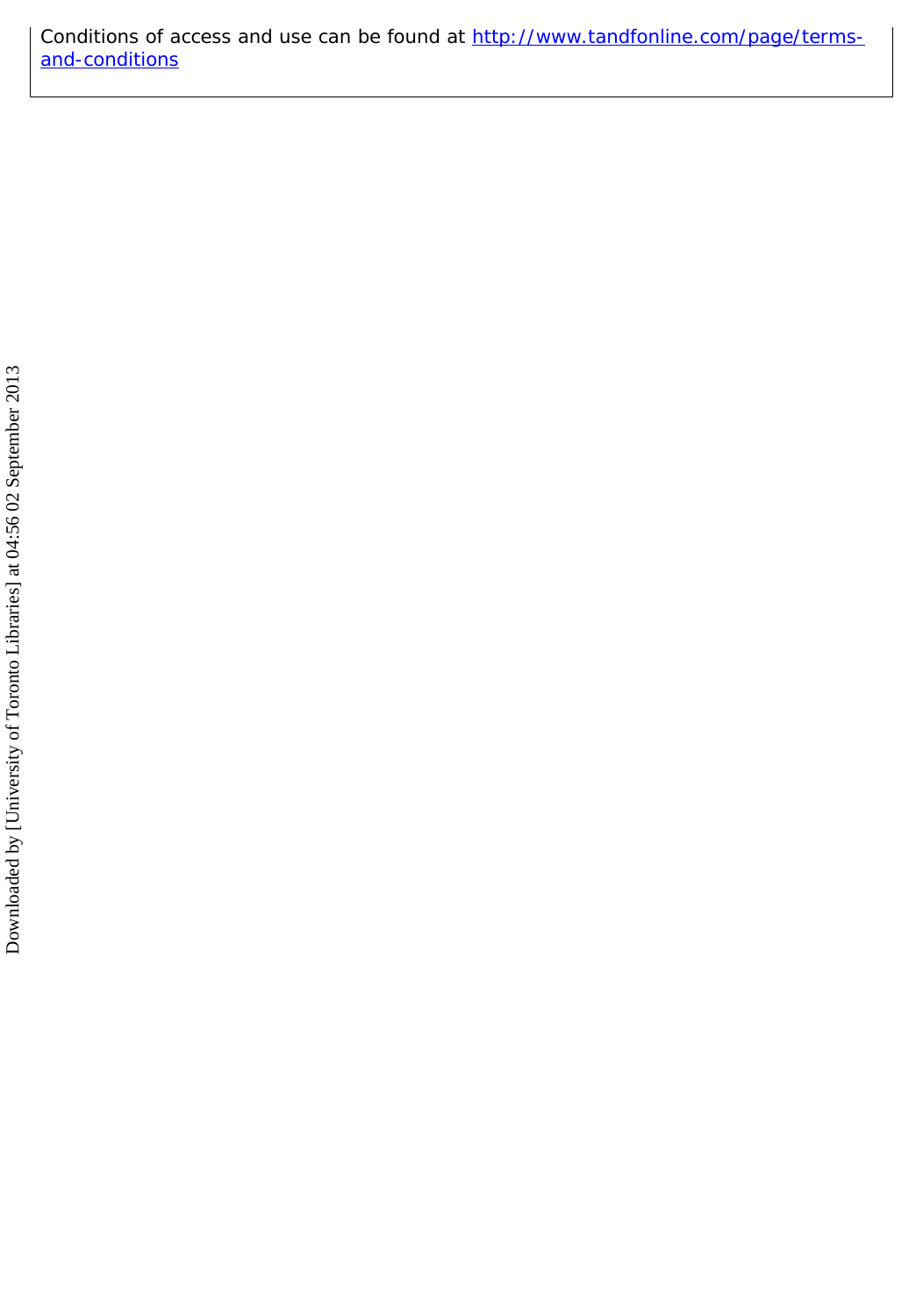### Are communications about work outside regular working hours associated with work-to-family conflict, psychological distress and sleep problems?

Scott Schieman<sup>a\*</sup> and Marisa C. Young<sup>b</sup>

<sup>a</sup>Department of Sociology, University of Toronto, Canada; <sup>b</sup>Department of Sociology, McMaster University, Hamilton, Canada

(Received 23 August 2011; final version accepted 15 February 2013)

The sending and receiving of work-related communications outside of regular work hours spans the boundary between work and non-work, and with the adoption of new communication devices it is increasing. The aim of this study was to investigate whether such communication, which we call Work Contact for short, was associated with psychological distress and sleep problems. Using data from the 2011 Canadian Work, Stress, and Health Study, a large national sample of working adults ( $N=5729$ ), we found that Work Contact was associated with higher levels of work-to-family conflict, distress and sleep problems. In addition, with the Job Demands-Resources model as a guiding framework, we found support for the "resource hypothesis" – the positive association between Work Contact and either distress or sleep problems is weaker among workers with more job autonomy, schedule control and challenging work. By contrast, and consistent with the ''demand hypothesis'', the positive association between Work Contact and sleep problems was stronger among those with more job pressure. Elevated levels of work-to-family conflict contributed to these interaction effects. Collectively, our findings elaborate on the complex consequences of the growing phenomenon of Work Contact, and underscore the relevance of job resources, demands and the work-family interface in these processes.

Keywords: Work Contact; communication; psychological distress; sleep; work-family conflict; working hours

#### Introduction

''Work Contact'' is shorthand for the frequency with which workers send and receive work-related communications (e.g. emails, phone calls, text messages) outside of regular working hours (Schieman & Glavin, 2008; Voydanoff, 2007). The integration of communication technologies into many workplaces has spawned new challenges for the boundaries between work and non-work life (Chesley, Moen, & Shore, 2003). Expanded access to e-mail, cell phones, smart phones and other communication devices often enhance flexibility and enable remote work, but also contribute to a "24/7 availability" that may present new stressors and strains (Batt  $&$  Valcour, 2003; Chesley, 2005). These tools facilitate tasks outside the traditional physical and

<sup>\*</sup>Corresponding author. Email: scott.schieman@utoronto.ca

C 2013 Taylor & Francis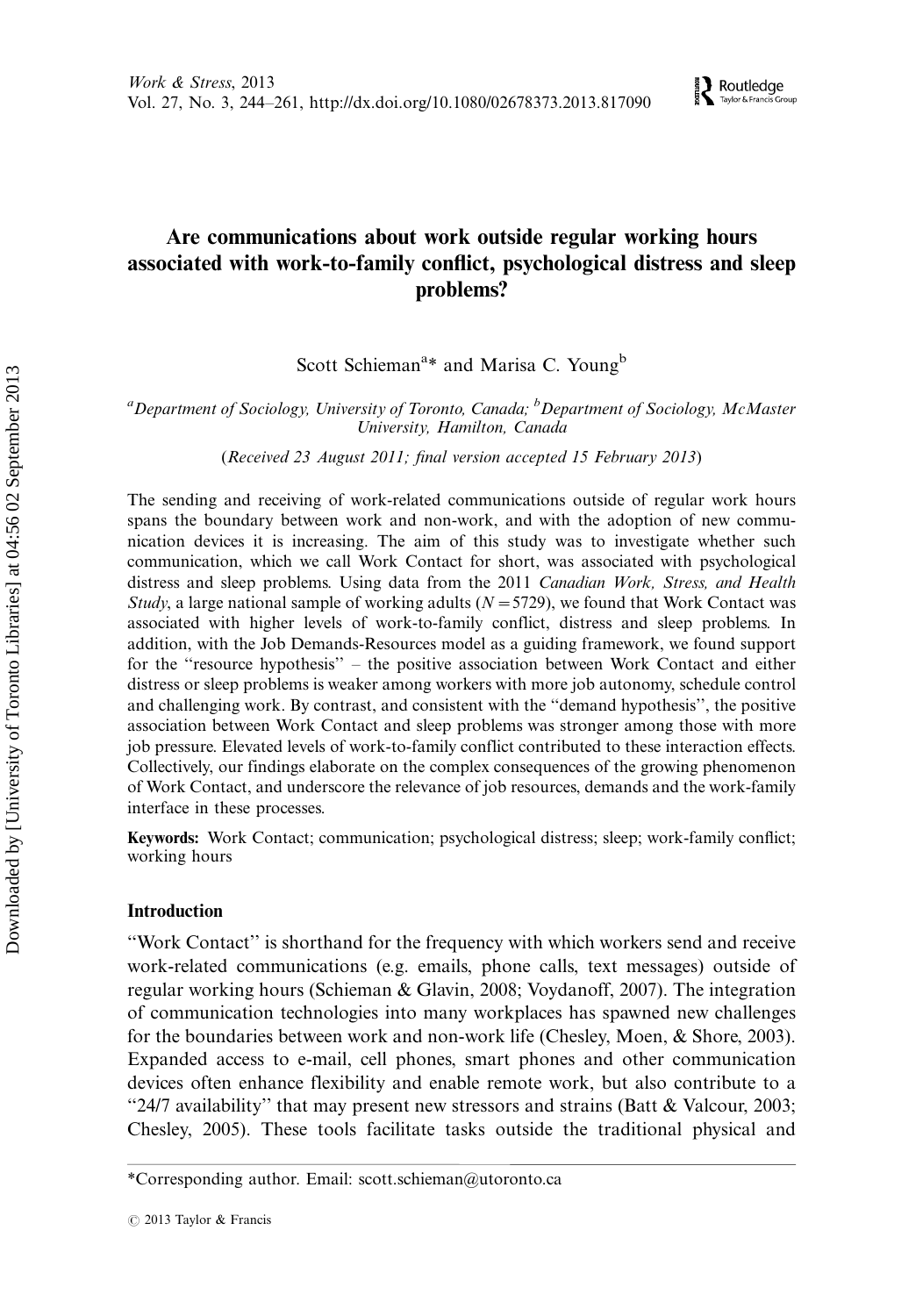temporal parameters of the workplace, thus allowing work to intrude upon and gain primacy over other domains (Boswell & Olson-Buchanan, 2007; Valcour & Hunter, 2005). As border theory suggests, Work Contact represents a ''boundary-spanning demand'' that blurs the temporal, physical and psychological boundaries that separate work and non-work life (Clark, 2000; Voydanoff, 2007). This boundaryspanning demand is distinct from, but intricately related to, some of the more conventional indicators of job-related demands like long work hours and excessive pressures (Glavin & Schieman, 2012; Schieman & Glavin, 2008).

What is the association between Work Contact out of normal working hours and health? In this paper, we expand upon prior research by examining the consequences of Work Contact for two important outcomes: psychological distress and sleep problems. We then apply and extend the Job Demands-Resources (JD-R) model by assessing the factors that modify those associations and the potential relevance of work-to-family conflict (WFC) as a contributing influence in these processes. To address these objectives, we analyze data from a large, national survey of Canadian workers: the 2011 Canadian Work Stress and Health study (CAN-WSH). These data are ideal for our objectives because they include individuals from a broad range of occupations, job sectors and varying levels of job-related demands and resources.

#### Work contact and its consequences

To frame our argument about the potential consequences of Work Contact out of normal working hours, we draw on the ideas of border theory because of its insights about the ways that individuals construct and navigate the parameters between work and home (Clark, 2000). One of its core assumptions is that workers are motivated to manage the border between work and non-work in ways that contribute to a sense of balance, which, in turn, yields higher levels of satisfaction and better role functioning. Work Contact, however, represents a ''boundary-spanning demand'' that can challenge the parameters that separate work from the other domains of everyday life (Schieman & Glavin, 2008; Voydanoff, 2007). In this regard, it can be characterized as a potential stressor.

High permeability – the degree to which aspects of one domain are able to enter other domains – is associated with greater *role blurring* (Voydanoff, 2007). The spread and use of new communication technologies expand permeability such that workers may become accessible ''anytime, anywhere'' (Lewis & Cooper, 1999; Valcour & Hunter, 2005). This greater permeability, in turn, may increase exposure to other stressors like WFC (Chesley, 2005; Schieman & Glavin, 2008; Schieman & Young, 2010a). WFC is defined as the extent that individuals perceive that work interferes with the responsibilities and expectations of family, and competes for individuals' finite amounts of time and energy (Greenhaus & Parasuraman, 1987). WFC occurs when role-related pressures that emanate from the work domain are incompatible with and potentially undermine family-related role quality and performance (Greenhaus & Beutell, 1985).

Work Contact may be problematic for the work-family interface when it is unexpected or unrelated to the context in which the individual finds himself or herself. For example, receiving communications about work might require one to quickly switch from a family or leisure frame of mind back to the ''worker mindset''. These role-blurring processes have the potential to represent interruptions that can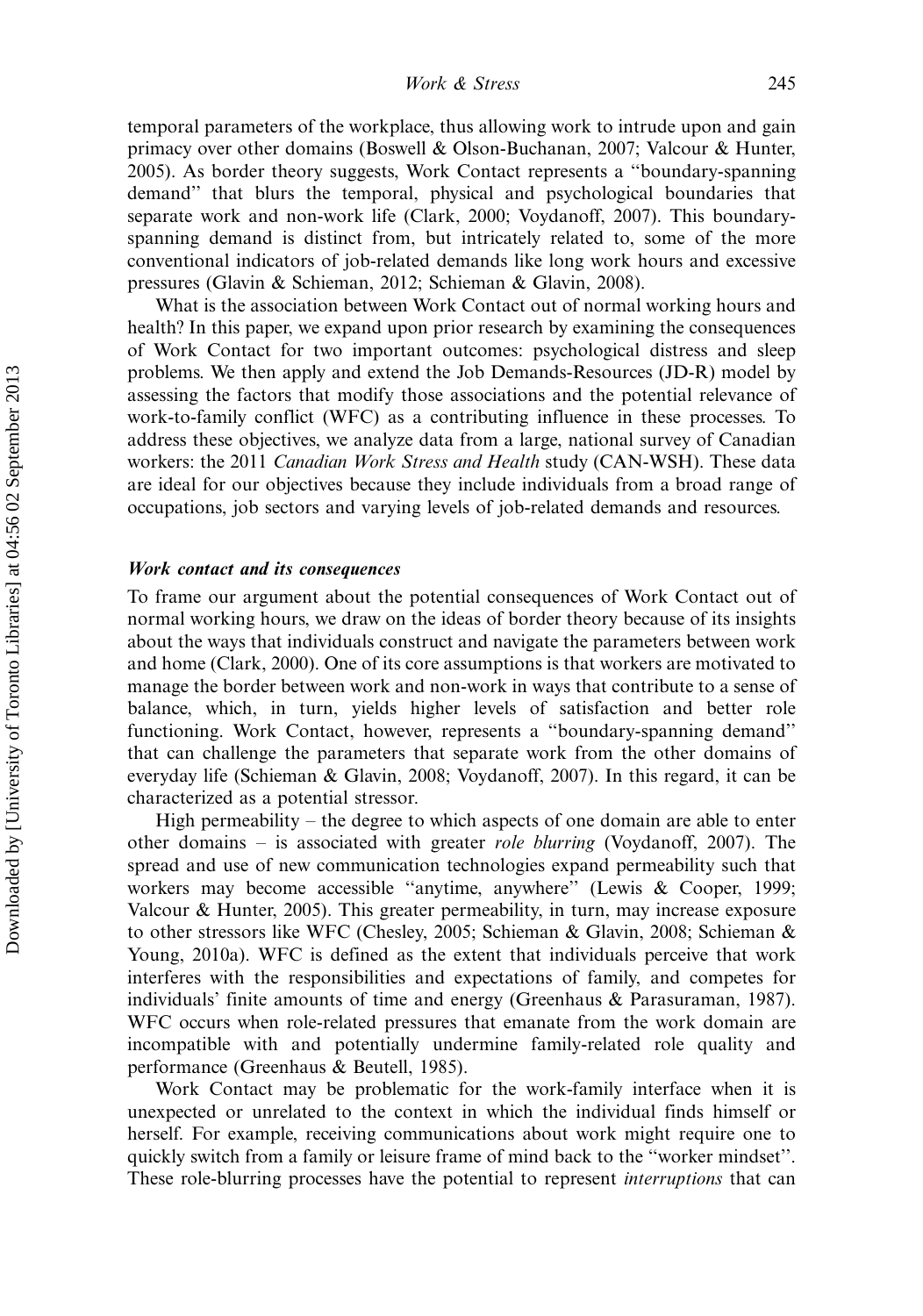generate strain and distress, especially when they challenge individuals' role or task performance in other domains (Ashforth, Kreiner, & Fugate, 2000; Olson-Buchanan & Boswell, 2006). Ultimately, some of the negative consequences of frequent Work Contact may be due to problems associated with these interruptions and their implications for self-control, depletion of resources and feelings of exhaustion (Freeman & Muraven, 2010; Muraven & Baumeister, 2000; Sonnentag, Binnewies, & Mojza, 2010; Sonnentag & Fritz, 2007).

Collectively, these ideas underscore the importance of the interference aspects of role-blurring activities and how these processes could represent problematic demands. Some prior research bolsters these claims by documenting a positive association between Work Contact and WFC (Schieman & Glavin, 2008; Schieman & Young, 2010a; Voydanoff, 2005), as well as the deleterious health consequences of WFC (Glavin, Schieman, & Reid, 2011; Voydanoff, 2007). To our knowledge, however, no studies have applied the JD-R model's propositions about job resources and demands as moderators in the associations between Work Contact and both distress and sleep problems or explicitly tested WFC as a potential mediator in these interrelationships. Few studies of the work-nonwork interface consider sleep problems despite evidence of a robust connection (Chatzitheochari & Arber, 2009; Maume, Sebastian, & Bardo, 2009).

#### An application and extension of the JD-R model

The JD-R model provides a guiding framework for articulating the ways that job attributes, often characterized as ''resources'' and ''demands'', might be associated with a range of personal, social and organizational outcomes (Bakker & Demerouti, 2007; Demerouti, Bakker, Nachreiner, & Schaufeli, 2001; Schaufeli & Bakker, 2004). The JD-R model identifies resources as involving the physical, psychosocial and organizational elements of work that foster the adequate completion of responsibilities (Bakker & Geurts, 2004). One of its core propositions is the claim of a multiplicative model in which job resources purportedly undermine the negative consequences of job demands (Bakker & Demerouti, 2007; Bakker, Demerouti, & Euwema, 2005; Demerouti, Bakker, de Jonge, Janssen, & Schaufeli, 2001). Most analyses of this hypothesized interaction effect have focused on ''psychological strains'' as outcomes - that is, attitudes (e.g. satisfaction), behavioural intentions (e.g. absenteeism, turnover), or health (Beehr, Glaser, Canali, & Wallwey, 2001). While research demonstrates that the levels and interactions of demands and resources often influence well-being (Hakanen, Schaufeli, & Ahola, 2008), conclusions about the multiplicative model remain unresolved (Beehr et al., 2001; Häusser, Mojzisch, Niesel, & Schulz-Hardt, 2010).

In the present study, we apply the JD-R model to test the *resource hypothesis*. This states that job resources should mitigate any problematic consequences of Work Contact. The specific mechanisms it proposes involve motivational elements that enhance engagement and reduce cynicism - and, by extension, contribute to either intrinsic or extrinsic motivation (see Bakker & Demerouti, 2007, p. 313). Moreover, ''resource'' processes associated with buffering may entail the modification of perceptions or cognitions that are associated with Work Contact and its consequences (Kahn & Byosserie, 1992). The JD-R model also posits that job-related resources might be especially relevant for the enhancement of work engagement or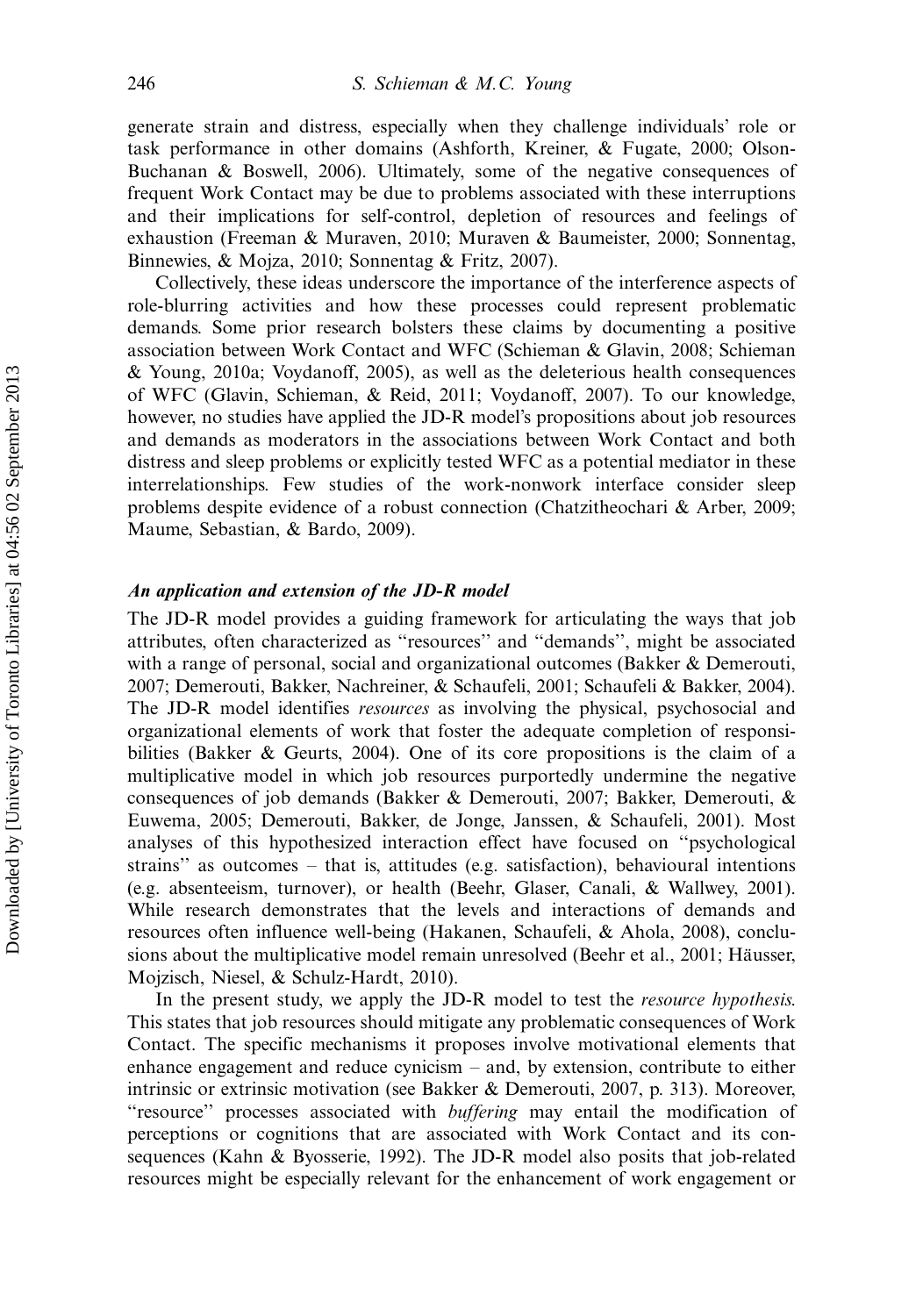motivation when job demands are high (Bakker & Geurts, 2007, p. 315). Applied here, we posit that Work Contact represents a potential boundary-spanning demand that could amplify the relevance and utility of job-related resources, especially as they might function as buffers in the associations between Work Contact and levels of work-to-family conflict, distress and sleep problems.

Job resources typically involve the nature of, and rewards from, the work itself (Bakker & Demerouti, 2007). This view originates from the Job Demands-Control (JD-C) model and the concept of *job control*  $-$  that is, the "working individual's potential control over his tasks and his conduct during the working day'' (Karasek, 1979, p. 289). Job autonomy, which involves the extent that individuals have the freedom to decide when, where and how their work gets done, has been identified as one of the most salient of these resources (Tausig  $\&$  Fenwick, 2011). Similarly, schedule control entails the ''temporal flexibility in work schedules'', or the degree to which workers are able to select the times that they start and/or finish work (Golden, 2001). Together, job autonomy and schedule control are often viewed as highly desirable work resources, especially given their purported benefits for navigating challenges at the work-family border and minimizing inter-role conflict (Schieman & Glavin, 2008; Voydanoff, 2007). One potential mechanism involves the ways that resources help to facilitate the achievement of specific goals or objectives (Bakker & Geurts, 2004); these processes may, in turn, erode the ''demand'' elements of Work Contact and its complications for stress at the work-family interface and healthrelated problems. An additional set of mechanisms involves the ways that Work Contact may be more predictable, expectable, understandable or controllable in the context of greater job resources (Kahn & Byosserie, 1992). As Bakker and colleagues (2005) suggest, job resources, like autonomy, may facilitate coping with job demands by allowing greater control over the nature and timing of responses to them. With these plausible mechanisms as a backdrop, the resource hypothesis predicts that any observed positive associations between Work Contact and WFC, distress and sleep problems should be weaker among individuals with more job autonomy and schedule control; this evidence would support the buffering view.

Along with these two more conventional job resources, in our analyses we consider another resource: challenging work. Individuals with challenging work are required to keep learning new things, engage in creative activities, use their skills and abilities and handle a variety of tasks on the job (Schieman & Young, 2010b). This concept blends interrelated themes that researchers across disciplines have referred to with a range of terms, including ''complexity'', ''skill variety'', ''non-routine work'', "creative work", "skill discretion", "learning possibilities" and "opportunities for professional development'' (Bakker & Geurts, 2004; Hackman & Oldham, 1975; Karasek, 1979; Mirowsky & Ross, 2003). There are conceptual and empirical reasons for characterizing challenging work as a job resource alongside autonomy and schedule control, and including it within the framework of the resource hypothesis. For example, the concept has origins in the JD-C model's ''decision latitude'', which underscores the degree of skill discretion and creativity required on the job (Karasek & Theorell, 1990; Karasek et al., 1998, p. 323; Van der Doef & Maes, 1999). According to Voydanoff (2007), work conditions that foster creativity, skill enhancement and utilization and problem solving represent highly salient job-related resources.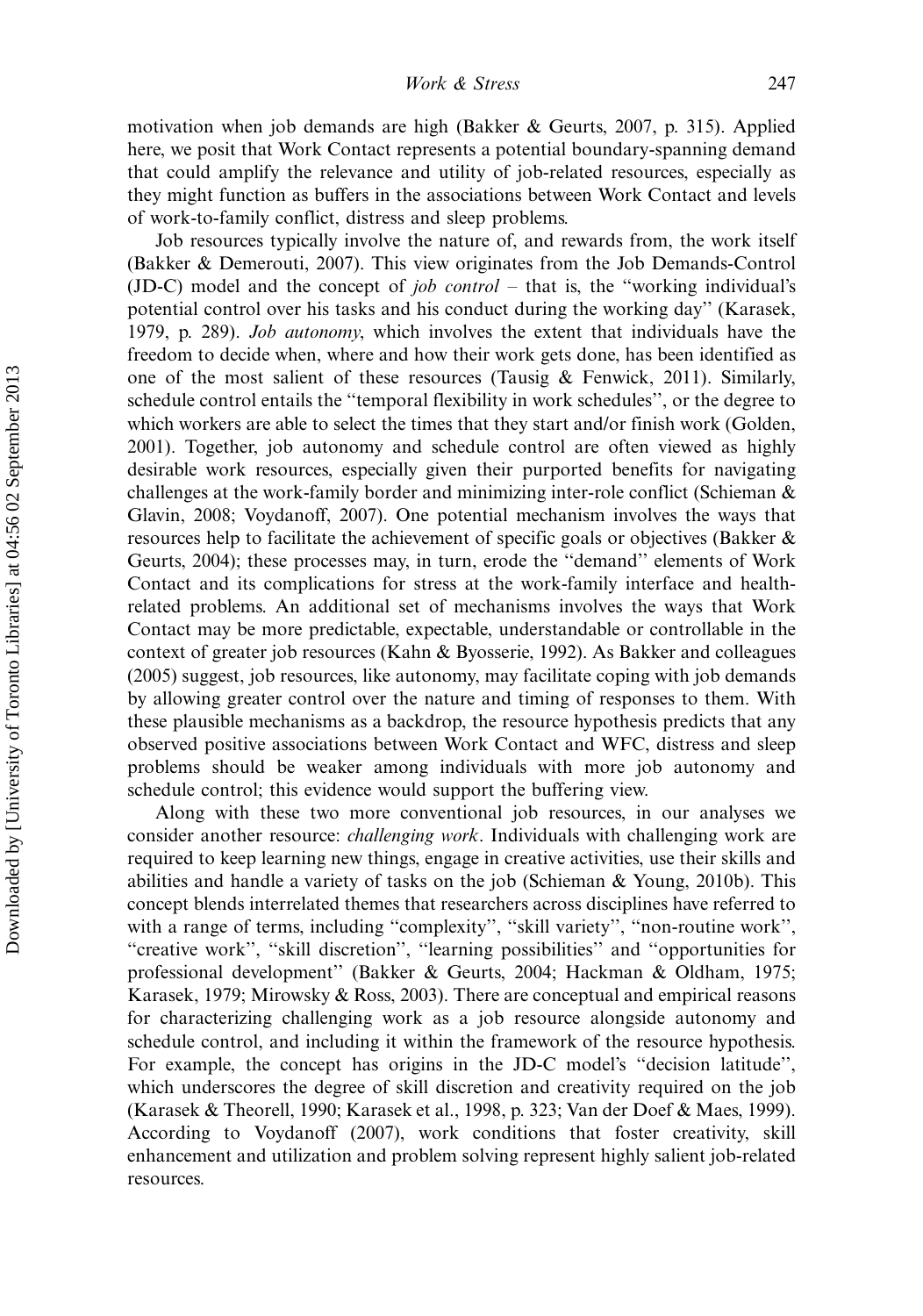While the hypothesized buffering effects of these three job resources are straightforward, it is also essential to assess if job demands modify the impact of Work Contact. In this regard, highly demanding work provides a context that likely influences the nature of communication about work beyond the usual temporal parameters. According to Bakker and Geurts (2004): ''Job demands refer to those physical, psychosocial, or organizational aspects of the job that require sustained physical and/or mental effort and are, therefore, associated with certain physiological and/or psychological costs'' (p. 348). For the JD-R model, job demands are identified as potentially problematic for workers, especially in the ''health impairment process'' (Bakker et al., 2005; Demerouti, Bakker, Nachreiner, et al., 2001).

In the present study, we focus explicitly on the subjective experience of job *pressure* because of its centrality in the work, stress and health literature (Diestel  $\&$ Schmidt, 2009; Kristensen, Bjorner, Christensen, & Borg, 2004; Tausig & Fenwick, 2011). Workers who report higher levels of job pressure tend to feel overwhelmed by the amount of work they have to do, they have to work on too many tasks at the same time, and report that the demands of their job exceed the time they have to do the work. Job pressure is a subjective perception that is linked to objective conditions in the workplace (Tausig & Fenwick, 2011). Moreover, these job pressures often increase the sense of greater time and energy commitments, which, in turn, are linked to burnout and distress (Hakanen et al., 2008), as well as exhaustion and sleep problems (see Bakker & Demerouti, 2007, p. 309).

There are several plausible reasons for the hypothesis that Work Contact is more detrimental in the context of high job pressure. One potential mechanism entails the degree that simultaneous exposure to high pressure and Work Contact heightens arousal that, in turn, poses a greater threat to one's sense of equilibrium, energy and mental or physical resources than either one does on its own (Bakker & Geurts, 2007; Demerouti, Bakker, Nachreiner, et al., 2001). A second reason why the impact of Work Contact might be stronger among those with more job pressure involves the ways that both job pressure and Work Contact - as different, but interrelated demands - draw on the same limited volitional resources (for similar arguments, see Diestel & Schmidt, 2009; Kehr, 2004). Thirdly, Sonnentag and colleagues (2010) underscore the importance of psychological detachment as a means toward recovery from high levels of job pressure:

It implies that one is not working at home and not thinking about job-related issues, problems, or opportunities during after-work hours. In everyday life, psychological detachment from work is experienced as ''switching off'' and means leaving the workplace temporarily behind oneself in physical and in mental terms. (p. 965)

Frequent communications about work outside of the usual temporal parameters, however, might pose a challenge to psychological detachment and recovery from excessive job pressures; that is, it might be more difficult to ''switch off'' if one must frequently respond to work-related communications outside of regular work hours. In fact, this process may provide one of the primary channels for the facilitation of excessive demands. Collectively, these ideas and potential mechanisms provide a backdrop for the demand hypothesis: Work Contact in the context of job pressure may be more problematic for WFC, distress and sleep problems; that is, they may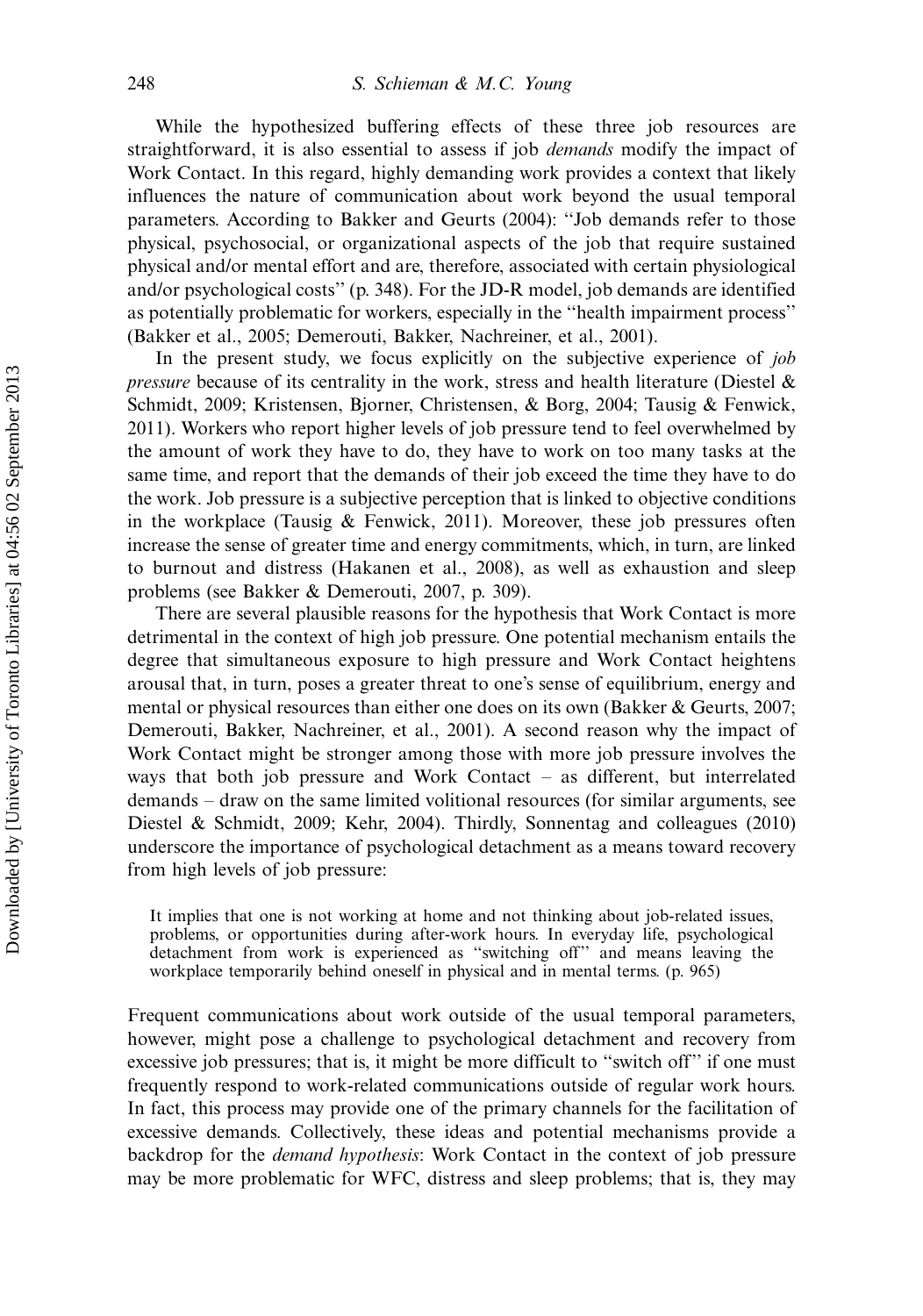#### Method

the other.

#### Sample

We analyzed data from the 2011 Canadian Work Stress and Health study (CAN-WSH), a national survey of the Canadian labour force. Interviews were conducted by telephone between January and August 2011. To be eligible to participate in the study, individuals had to be: (1) residing in Canada; (2) 18 years of age or older; (3) currently working at a paid job or operating an income-producing business; (4) employed in the civilian labour force; and (5) live in a non-institutional residence. In households with more than one eligible person, we used the ''next birthday'' method to randomly select the study participant. Participation was completely voluntary. Calls were made to a regionally stratified unclustered random probability sample generated by random-digit-dial methods. Interviews were conducted in English or French and averaged approximately 30-35 minutes. Study participants received a gift card for 20 Canadian dollars for completing the interview. The final full sample was 6004, with a response rate of approximately 40%. For the analyses in this paper, we excluded cases with missing values on the focal study variables and weighted all analyses according to the most recent Canadian Census information on the gender, age, marital status and education profile of the population. This yielded an effective sample size of 5729 with the following characteristics: 48% were women; the average age was 40 years; 48% were married or living with a partner; 40% had children younger than age 18 living in the household; 18% had a high school degree or General Education Development (GED) and another 35% were college graduates; 53% worked in a private for-profit business; 27% were professionals; the average weekly work hours were 38; and the median personal income was 41,000 Canadian dollars.

#### Focal measures

Work Contact. We used three items to assess the frequency of Work Contact. Each item asked study participants about the following experiences in the last three months: ''How often were you called about work-related matters when you were not at work?'', ''How often did you read job-related email or text messages when you were not at work?'' and ''How often did you contact people about work-related matters when you were not at work?'' Response choices were coded as follows: "never"  $(1)$ , "rarely"  $(2)$ , "sometimes"  $(3)$ , "often"  $(4)$  and "very often"  $(5)$ . We averaged the items to create the index; higher scores indicate more frequent Work Contact ( $\alpha = .78$ ).

Work-to-family conflict. We used four items to measure WFC. These are standard items that have been used in several recent surveys, including the National Study of the Changing Workforce and are widely published (Schieman & Glavin, 2011; Schieman & Young, 2010a, 2010b; Voydanoff, 2007). The items assess the following experiences in the last three months: ''How often did you not have enough time for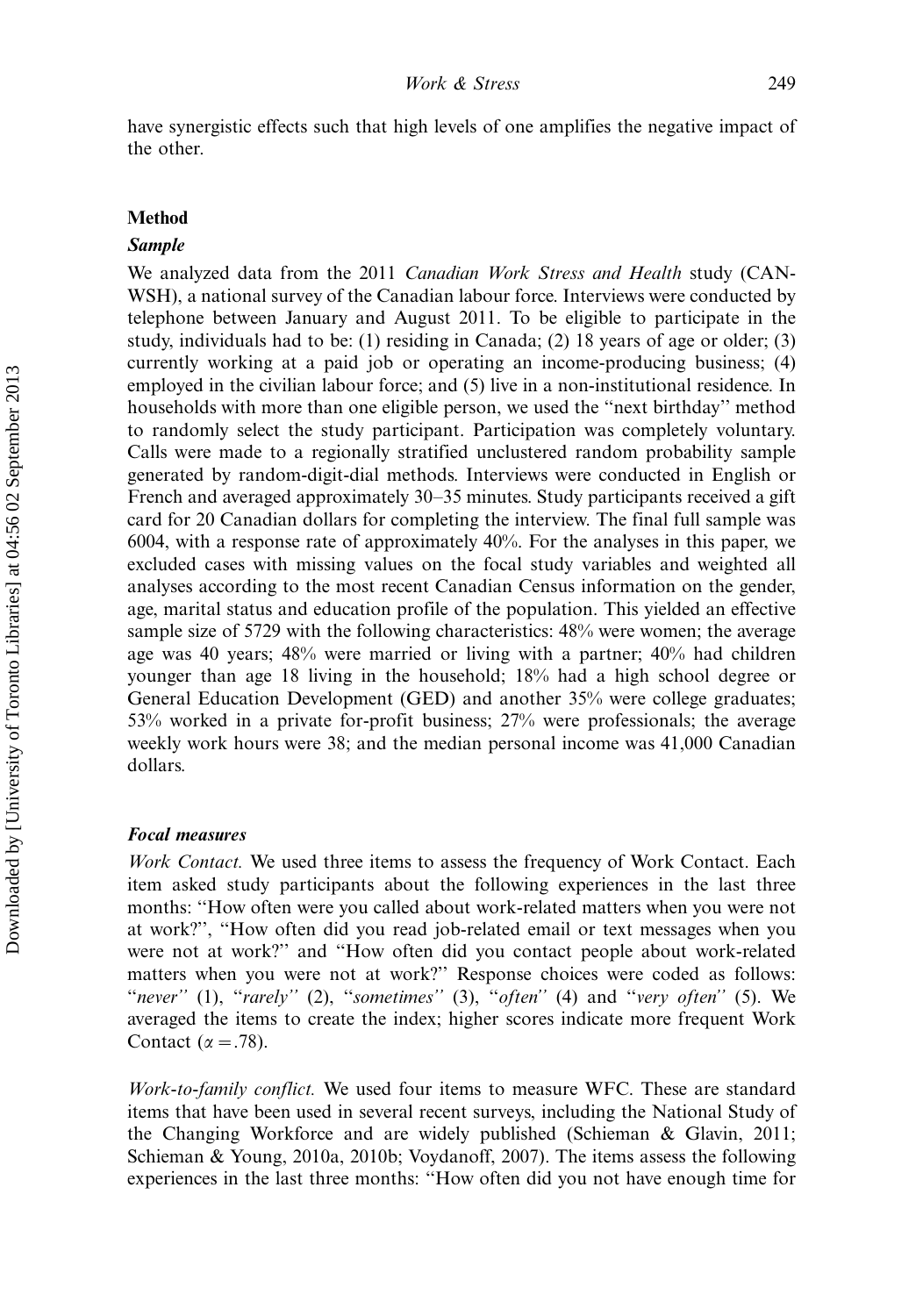the important people in your life because of your job?'', ''How often did you not have the energy to do things with the important people in your life because of your job?'', ''How often did your work keep you from doing as good a job at home as you could?'' and ''How often did your job keep you from concentrating on important things in your family or personal life?'' Response choices are ''very often'' (1), ''often'' (2), ''sometimes'' (3), ''rarely'' (4) and ''never'' (5). We reverse-coded and averaged items such that higher scores indicate more WFC ( $\alpha = .90$ ).

Psychological distress. We used seven well-known items of generalized psychological distress adapted from the Kessler index (K10; Kessler, 2002). These items assess the frequency that participants experienced the following symptoms in the past month: "anxious or tense", "nervous", "worry a lot about little things", "had trouble keeping your mind on what you were doing'', ''restless or fidgety'', ''sad or depressed" and "hopeless". Response choices are "all of the time" (1), "most of the time"  $(2)$ , "some of the time"  $(3)$ , "a little of the time"  $(4)$  and "none of the time" (5). We reverse-coded responses and averaged them to create the index; higher scores indicate more distress ( $\alpha = .83$ ).

Sleep problems. We used three items to measure sleep problems (Maume et al., 2009). The items assess the following experiences in the past month: ''How often did you have trouble falling or staying asleep?'', ''How often did you wake up before you wanted to?'' and ''How often did you wake up feeling refreshed?'' (reverse-coded). Response choices are coded as follows: "none of the time" (1), "a little of the time" (2), ''some of the time'' (3), ''most of the time'' (4) and ''all of the time'' (5). We averaged the items to create the index; higher scores indicate more sleep problems  $(\alpha = .72)$ .

Job autonomy. We used three items to assess job autonomy. Participants were asked the extent to which they agree or disagree with the following statements: ''I have the freedom to decide what I do on my job'', ''It is basically my own responsibility to decide how my job gets done'' and ''I have a lot of say about what happens on my job''. Response choices were coded ''strongly disagree'' (1), ''somewhat disagree'' (2), "somewhat agree" (3) and "strongly agree" (4). We averaged responses to create the index; higher scores reflect more job autonomy ( $\alpha = .78$ ). The items used to measure job autonomy, schedule control, challenging work and job pressures are similar or identical to those in the 2008 National Study of the Changing Workforce (NSCW).

Schedule control. We used one item to measure schedule control: ''How much control do you have in scheduling your work hours?'' We classified participants in three comparison groups, contrasting individuals who reported ''none'' or ''very little'' (low schedule control) with those who reported "some" or "a lot" (moderate) or "complete control" (high schedule control).

Challenging work. Five items were used to measure challenging work: ''My job requires that I keep learning new things'', ''My job requires that I be creative'', ''My job lets me use my skills and abilities'', ''The work I do on my job is meaningful to me'' and ''I get to do a lot of different things on my job'' (Schieman & Young, 2010b). Response choices were coded ''strongly disagree'' (1), ''somewhat disagree''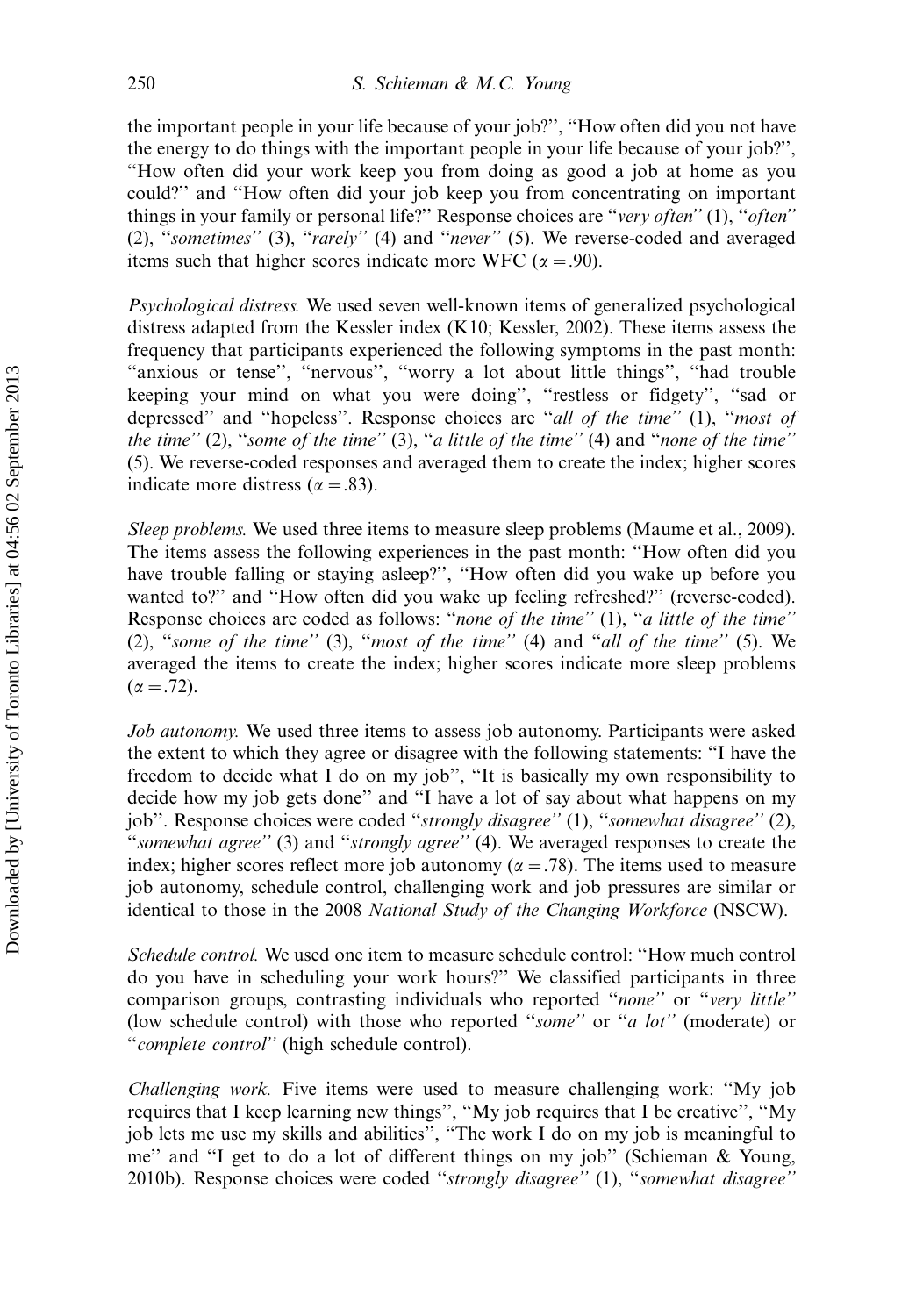(2), ''somewhat agree'' (3) and ''strongly agree'' (4). We averaged the responses to create the index; higher scores reflect more challenging work ( $\alpha = .78$ ).

Job pressure. We used items similar to those used in other previously published research on similar themes like ''pressure'', ''workload'', ''overwork'' or ''quantitative demands" (Carayon & Zijlstra, 1999; Harmä, 2006; Karasek et al., 1998; Galinsky, Kim, & Bond, 2001; Kristensen et al., 2004). Items assess the frequency of the following experiences in the past three months: ''How often did you feel overwhelmed by how much you had to do at work?'', ''How often did you have to work on too many tasks at the same time?'' and ''How often did the demands of your job exceeded the time you have to do the work?'' Response choices are coded: "never"  $(1)$ , "rarely"  $(2)$ , "sometimes"  $(3)$ , "often"  $(4)$  and "very often"  $(5)$ . We averaged the items to create the index; higher scores indicate more job pressure  $(\alpha = .85)$ .

Table 1 reports summary statistics for the focal variables. Confirmatory factor analyses demonstrated that each of the work-related items loaded distinctly on their respective constructs. All analyses controlled for gender, age, marital status, children at home, province of residence, education, personal income, occupation, job sector, work hours, work shift and work location. (Full CFA results and coding details about the control measures are available on request from the authors.)

#### Plan of analyses

First and foremost, we expected that individuals who experienced more frequent Work Contact would also tend to experience more distress and sleep problems. As noted above, the resource hypothesis predicted that those associations should be weaker among individuals with more job-related resources. By contrast, the demand hypothesis predicted that those positive associations should be stronger among those with more job pressure. In addition, we also expected that WFC would be an explanatory mechanism in these associations. To test our predictions, we used ordinary least squares (OLS) regression techniques and separated our findings into

|                       |        | $\mathcal{L}$ | 3      | 4    | 5      | 6      |        | 8    | 9    |
|-----------------------|--------|---------------|--------|------|--------|--------|--------|------|------|
| <b>WFC</b>            |        |               |        |      |        |        |        |      |      |
| <b>Distress</b>       | .41    |               |        |      |        |        |        |      |      |
| Sleep problems        | .33    | .48           |        |      |        |        |        |      |      |
| Work Contact          | .34    | .11           | .09    |      |        |        |        |      |      |
| Job autonomy          | $-.13$ | $-.20$        | $-.15$ | .22  |        |        |        |      |      |
| Some schedule control | $-.03$ | $-.04$        | $-.06$ | .12  | .09    |        |        |      |      |
| Full schedule control | $-.13$ | $-.09$        | $-.05$ | .08  | .33    | $-.41$ |        |      |      |
| Challenging work      | $-.04$ | $-.17$        | $-.13$ | .22  | .47    | .04    | .16    |      |      |
| Job pressure          | .54    | .30           | .21    | .30  | $-.05$ | $-.01$ | $-.11$ | .10  |      |
| M                     | 2.47   | 2.18          | 2.74   | 2.32 | 2.88   | 0.48   | 0.16   | 3.29 | 2.97 |
| <i>SD</i>             | 1.00   | 0.71          | 0.98   | 1.07 | 0.81   |        |        | 0.68 | 1.09 |
|                       |        |               |        |      |        |        |        |      |      |

Table 1. Means, standard deviations and correlations between the focal variables  $(N=5729)$ .

Notes: All coefficients greater than .04 are statistically significant at the  $p < 01$  level (two-tailed test).  $WFC = work-to-family contact.$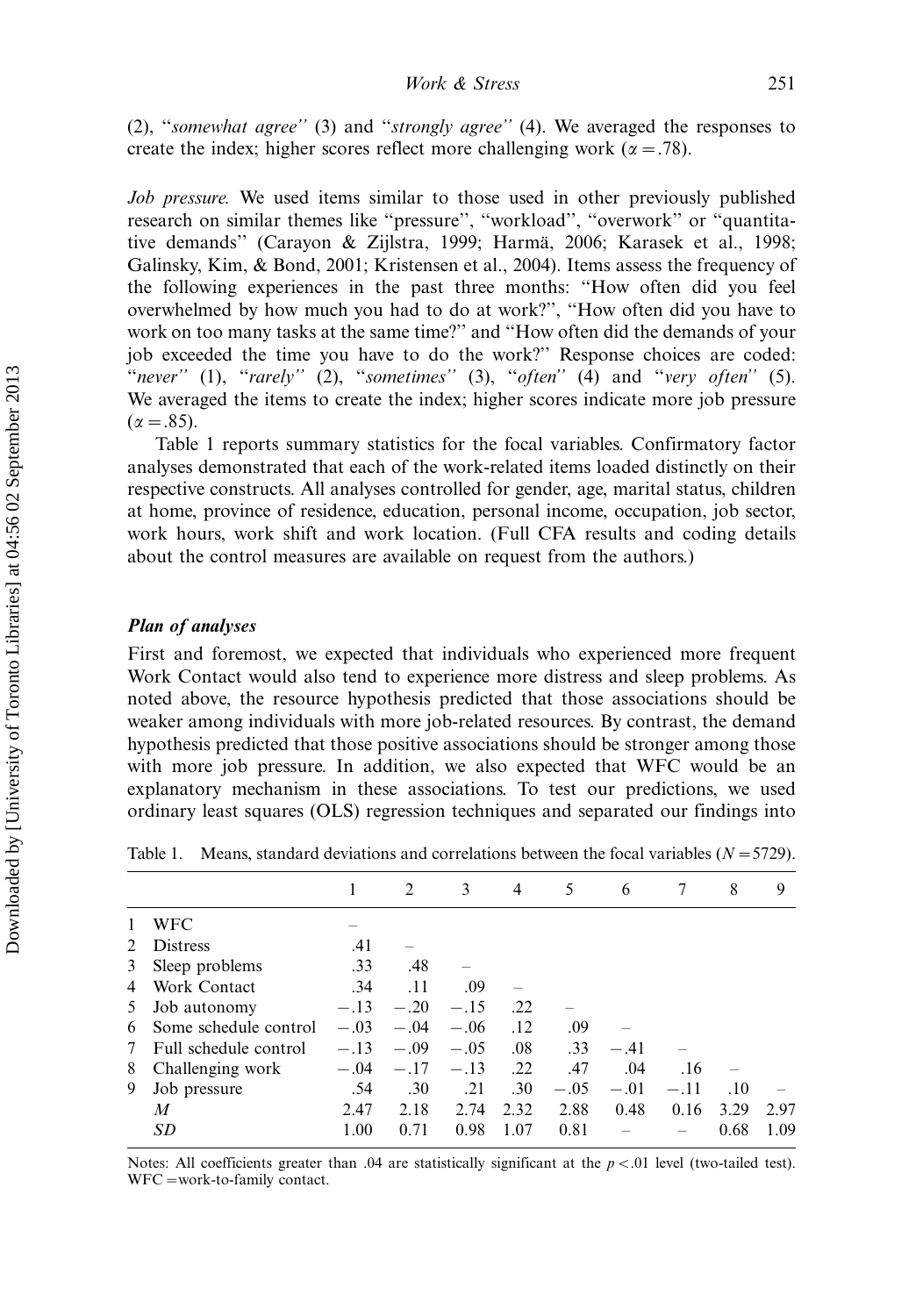| Variable                       | Model 1  |          |             |          | Model 2 Model 3 Model 4 Model 5 Model 6              |          |
|--------------------------------|----------|----------|-------------|----------|------------------------------------------------------|----------|
| Work Contact                   | $.310**$ | $.214**$ | $.215**$    | $.265**$ | $.213**$                                             | $.209**$ |
| Job Resources                  |          |          |             |          |                                                      |          |
| Job autonomy                   |          |          |             |          | $-0.099**$ $-109**$ $-0.098**$ $-0.099**$ $-0.098**$ |          |
| Some schedule control          |          |          |             |          | $-134**$ $-132**$ $-149**$ $-134**$ $-132**$         |          |
| Full schedule control          |          |          |             |          | $-.219***$ $-.212**$ $-.224**$ $-.219**$ $-.217**$   |          |
| Challenging work               |          |          |             |          | $-137**$ $-138**$ $-139**$ $-153**$ $-137**$         |          |
| Job Demands                    |          |          |             |          |                                                      |          |
| Job pressures                  |          | $.406**$ | $.405**$    | $.405**$ | $.405**$                                             | $.410**$ |
| Moderating associations        |          |          |             |          |                                                      |          |
| Autonomy $\times$ Work Contact |          |          | $ -$ .060** |          |                                                      |          |
| Some schedule control $\times$ |          |          |             | $-.058$  |                                                      |          |
| <b>Work Contact</b>            |          |          |             |          |                                                      |          |
| Full schedule control $\times$ |          |          |             | $-.124*$ |                                                      |          |
| <b>Work Contact</b>            |          |          |             |          |                                                      |          |
| Challenging work $\times$ Work |          |          |             |          | $-.065*$                                             |          |
| Contact                        |          |          |             |          |                                                      |          |
| Job pressures $\times$ Work    |          |          |             |          |                                                      | $.031*$  |
| Contact                        |          |          |             |          |                                                      |          |
| Constant                       | 2.345    | 2.299    | 2.292       | 2.314    | 2.299                                                | 2.251    |
| $R^2$                          | .193     | .391     | .393        | .393     | .393                                                 | .392     |

Table 2. Regression of work-to-family conflict on work contact and job demands and resources.

Notes:  $\ast p < 0.01$ ;  $\ast \ast p < 0.001$  (two-tailed test). Unstandardized regression coefficients are presented in the table. All models control for gender, age, marital status, children at home, province of residence, education, personal income, occupation, job sector, work hours, work shift and work location.

two inter-related parts. In the first section, we assessed the association between Work Contact and levels of WFC. As shown in Table 2, in model 1 WFC is regressed on Work Contact (adjusting for all control variables). Model 2 includes job resources and pressure to assess the net association between Work Contact and WFC. Models 3-6 test a series of interactions in which we multiplied Work Contact by job resources and pressure. (Prior to creating these interaction terms, we centred the variables.) Then we turned to the association of Work Contact with distress (Table 3) and sleep problems (Table 4), and tested whether or not resources and job pressure functioned as moderators. The steps in the first section of these analyses provided a backdrop for the steps in the second section of the analyses, which also assessed if WFC mediated any observed interactions between Work Contact and job resources or pressure.

#### Results

Work-to-family conflict. As shown in model 1 of Table 2, Work Contact was associated positively with WFC. In model 2, each job resource was associated negatively with WFC. Conversely, job pressure was associated positively with WFC. The positive association between Work Contact and WFC remained relatively stable net of each of these job attributes. In our tests of interaction effects, the positive association between Work Contact and WFC is weaker among those with more job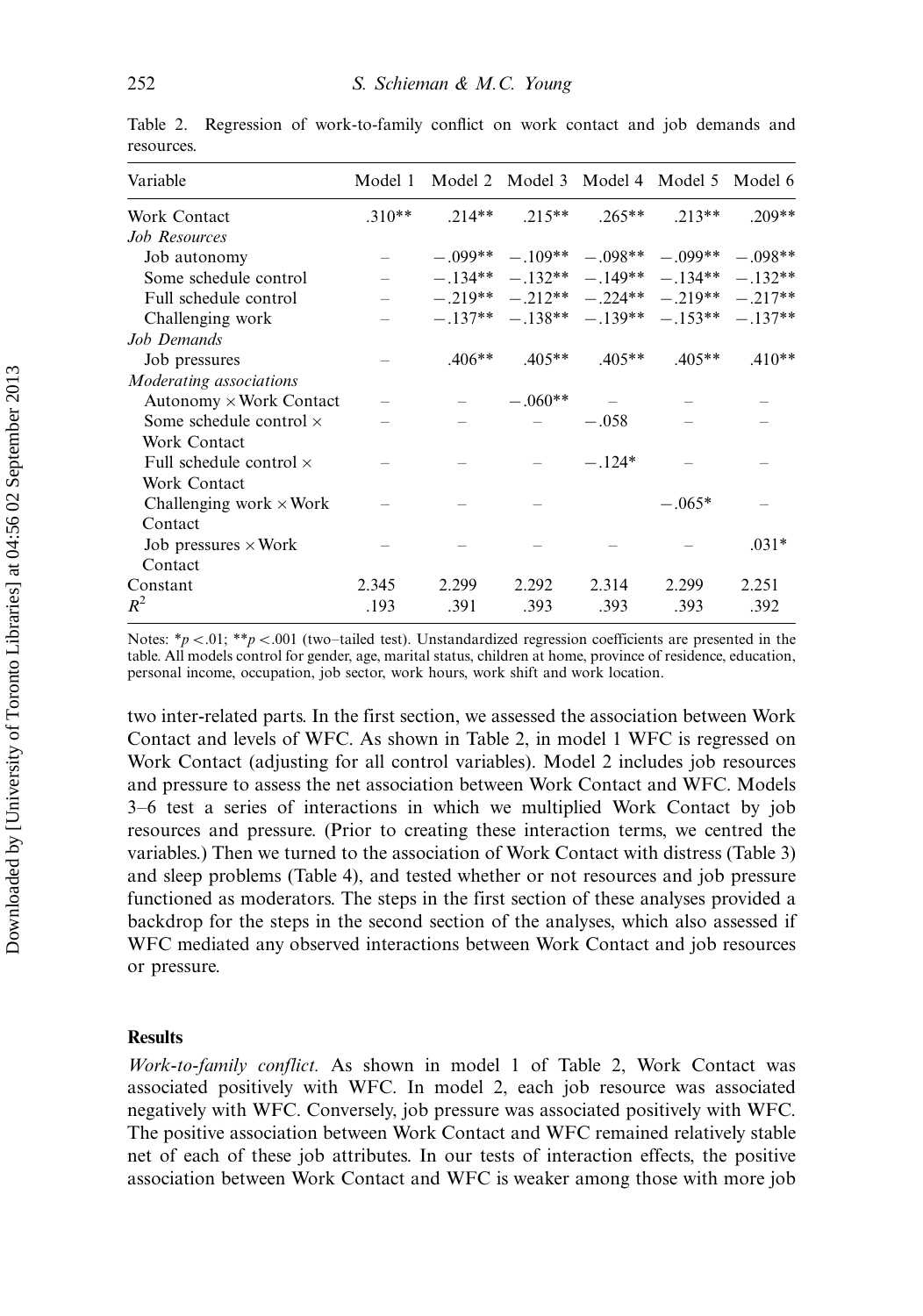| Variable                 | Model 1                  |           |           |           | Model 2 Model 3 Model 4a Model 4b Model 5 |           | Model 6   |
|--------------------------|--------------------------|-----------|-----------|-----------|-------------------------------------------|-----------|-----------|
| <b>Work Contact</b>      | $.117**$                 | $.080**$  | $.081**$  | $.107**$  | .045                                      | $.080**$  | $.077**$  |
| Job Resources            |                          |           |           |           |                                           |           |           |
| Job autonomy             | $\overline{\phantom{0}}$ | $-.083**$ | $-.088**$ | $-.082**$ | $-.059*$                                  | $-.082**$ | $-.082**$ |
| Some schedule<br>control |                          | $-.085**$ | $-.087**$ | $-.097**$ | $-.061$                                   | $-.088**$ | $-.087**$ |
| Full schedule<br>control |                          | $-.109*$  | $-.106*$  | $-.109*$  | $-.056$                                   | $-.109*$  | $-.109*$  |
| Challenging<br>work      |                          | $-.145**$ | $-.146**$ | $-.147**$ | $-.114**$                                 | $-.147**$ | $-144**$  |
| Job Demands              |                          |           |           |           |                                           |           |           |
| Job pressures            |                          | $197**$   | $197**$   | $197**$   | $.101**$                                  | $197**$   | $.200**$  |
| <b>Interactions</b>      |                          |           |           |           |                                           |           |           |
| Autonomy $\times$        |                          |           | $-.034$   |           |                                           |           |           |
| Work Contact             |                          |           |           |           |                                           |           |           |
| Some schedule            |                          |           |           | $-.023$   | $-.010$                                   |           |           |
| $control \times Wk$      |                          |           |           |           |                                           |           |           |
| Contact                  |                          |           |           |           |                                           |           |           |
| Full schedule            |                          |           |           | $-.082*$  | $-.054$                                   |           |           |
| $control \times Wk$      |                          |           |           |           |                                           |           |           |
| Contact                  |                          |           |           |           |                                           |           |           |
| Challenging              |                          |           |           |           |                                           | $-.010$   |           |
| work $\times$ Work       |                          |           |           |           |                                           |           |           |
| Contact                  |                          |           |           |           |                                           |           |           |
| Pressures $\times$       |                          |           |           |           |                                           |           | .023      |
| Wk Contact               |                          |           |           |           |                                           |           |           |
| Work-to-Family Conflict  |                          |           |           |           |                                           |           |           |
| Work-to-                 |                          |           |           |           | $.236**$                                  |           |           |
| family conflict          |                          |           |           |           |                                           |           |           |
| Constant                 | 2.219                    | 2.188     | 2.184     | 2.196     | 2.245                                     | 2.184     | 2.184     |
| $R^2$                    | .084                     | .207      | .208      | .208      | .277                                      | .208      | .208      |

Table 3. Regression of psychological distress on work contact and job demands and resources.

Notes:  $* p < 0.01$ ;  $** p < 0.001$  (two-tailed test). Unstandardized regression coefficients are presented in the table. All models control for gender, age, marital status, children at home, province of residence, education, personal income, occupation, job sector, work hours, work shift and work location.

autonomy (model 3), schedule control (model 4) and challenging work (model 5). By contrast, the positive association between Work Contact and WFC is stronger among workers with more job pressure (model 6). We conducted F-tests to assess change in the  $R^2$  for interaction models relative to the base model. These tests confirmed that each of the interaction terms significantly improve the fit of the model  $(F_{\text{model 3}}=15.04, p<.001; F_{\text{model 4}}=9.17, p<.01; F_{\text{model 5}}=8.95, p<.01;$  $F_{\text{model 6}} = 7.54$ , p < 0.01). To illustrate two of these interactions, Figure 1 illustrates that the positive association between Work Contact and WFC was weaker among those with more job autonomy. (Patterns for schedule control and challenging work were similar and therefore not illustrated.) By contrast, Figure 2 shows that the positive association between Work Contact and WFC is stronger among workers with greater job pressure.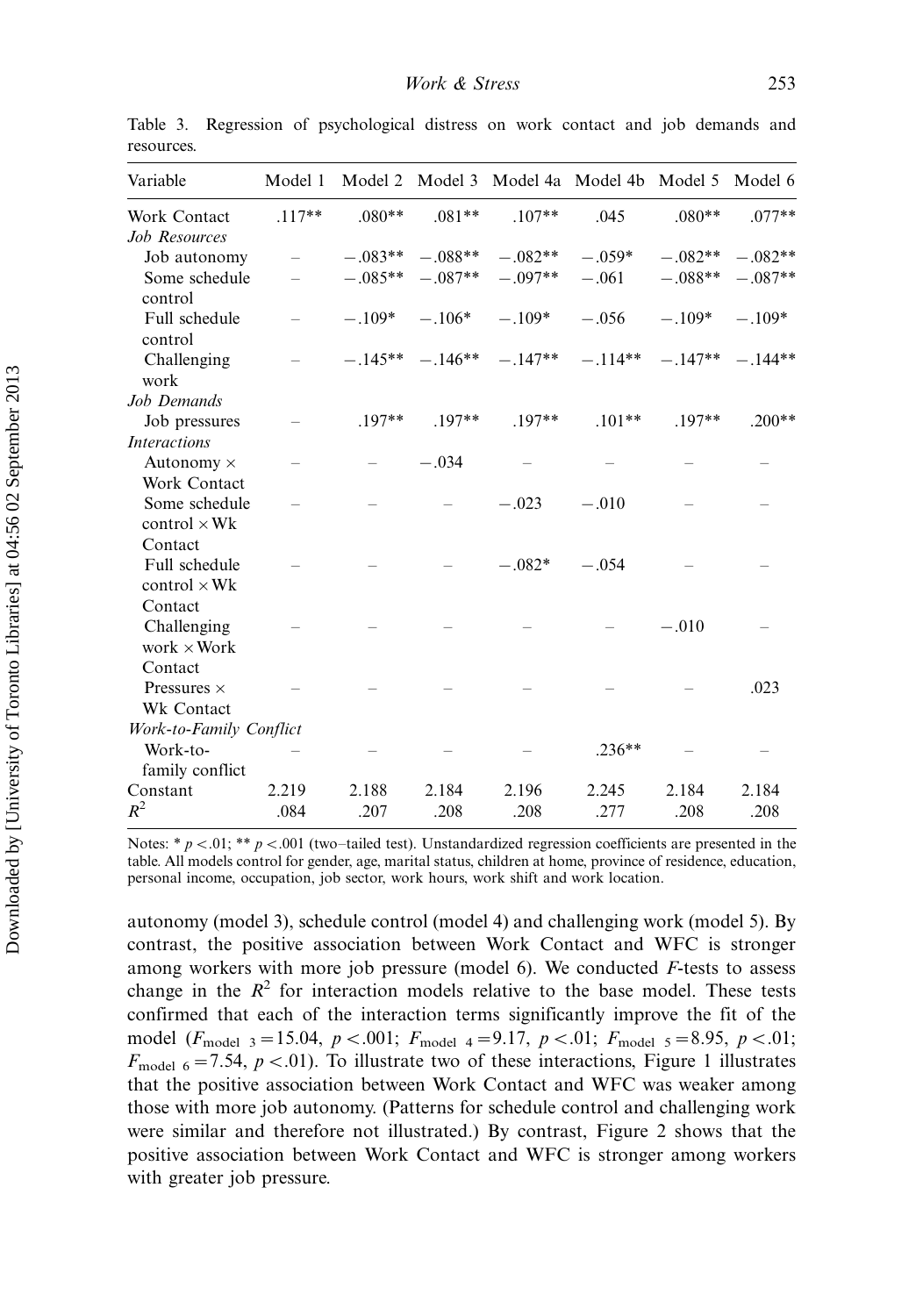| Variable                               | Model 1  | Model 2   | Model 3a  | Model 3b                        | Model 4                  | Model 5a  | Model 5b  | Model 6a  | Model 6b                 |            |
|----------------------------------------|----------|-----------|-----------|---------------------------------|--------------------------|-----------|-----------|-----------|--------------------------|------------|
| Work Contact                           | $.123**$ | $.095**$  | $.096**$  | .042                            | $.113**$                 | $.095**$  | .040      | $.090**$  | .036                     |            |
| Job Resources                          |          |           |           |                                 |                          |           |           |           |                          |            |
| Job autonomy                           |          | $-.096**$ | $-.107**$ | $-.079*$                        | $-.096**$                | $-.096**$ | $-.071*$  | $-.095**$ | $-.070*$                 |            |
| Some schedule control                  |          | $-.104*$  | $-.102*$  | $-.069$                         | $-.110*$                 | $-.104*$  | $-.070$   | $-.102*$  | $-.068$                  | Š          |
| Full schedule control                  |          | $-.060$   | $-.053$   | .001                            | $-.056$                  | $-.060$   | $-.004$   | $-.058$   | $-.002$                  |            |
| Challenging work                       |          | $-.169**$ | $-.171**$ | $-.135**$                       | $-.171**$                | $-.189**$ | $-.146**$ | $-.179**$ | $-.133**$                | Schieman   |
| Job Demands                            |          |           |           |                                 |                          |           |           |           |                          |            |
| Job pressures                          |          | $.180**$  | $.179**$  | $.076**$                        | $.180**$                 | $.179**$  | $.076**$  | $.184**$  | $.079**$                 |            |
| <i>Interactions</i>                    |          |           |           |                                 |                          |           |           |           |                          | É          |
| Autonomy $\times$ Work Contact         |          |           | $-.062*$  | $-.047*$                        |                          |           |           |           |                          | N.         |
| Some control $\times$ Work Contact     |          |           |           | $\qquad \qquad$                 | $-.008$                  |           |           |           | $\overline{\phantom{0}}$ | C.         |
| Full control $\times$ Work Contact     |          |           |           | $\overline{\phantom{0}}$        | $-.072$                  |           |           |           |                          |            |
| Challenging work $\times$ Work Contact |          |           |           | $\hspace{0.1in} \hspace{0.1in}$ | $\overline{\phantom{m}}$ | $-.067*$  | $-.050$   |           |                          | $\it Yang$ |
| Pressures $\times$ Work Contact        |          |           |           |                                 |                          |           |           | $.035*$   | .027                     |            |
| Work-to-Family Conflict                |          |           |           |                                 |                          |           |           |           |                          |            |
| Work-to-family conflict                |          |           |           | $.255**$                        |                          |           | $.256**$  |           | $.256**$                 |            |
| Constant                               | 2.596    | 2.564     | 2.558     | 2.613                           | 2.570                    | 2.556     | 2.617     | 2.558     | 2.614                    |            |
| $R^2$                                  | .052     | .115      | .118      | .160                            | .116                     | .117      | .159      | .117      | .159                     |            |

Table 4. Regression of sleep problems on work contact and job demands and resources.

Notes:  $\phi$  < 01; \*\*p < 001 (two-tailed test). Unstandardized regression coefficients are presented in the table. All models control for gender, age, marital status, children at home, province of residence, education, personal income, occupation, job sector, work hours, work shift and work location.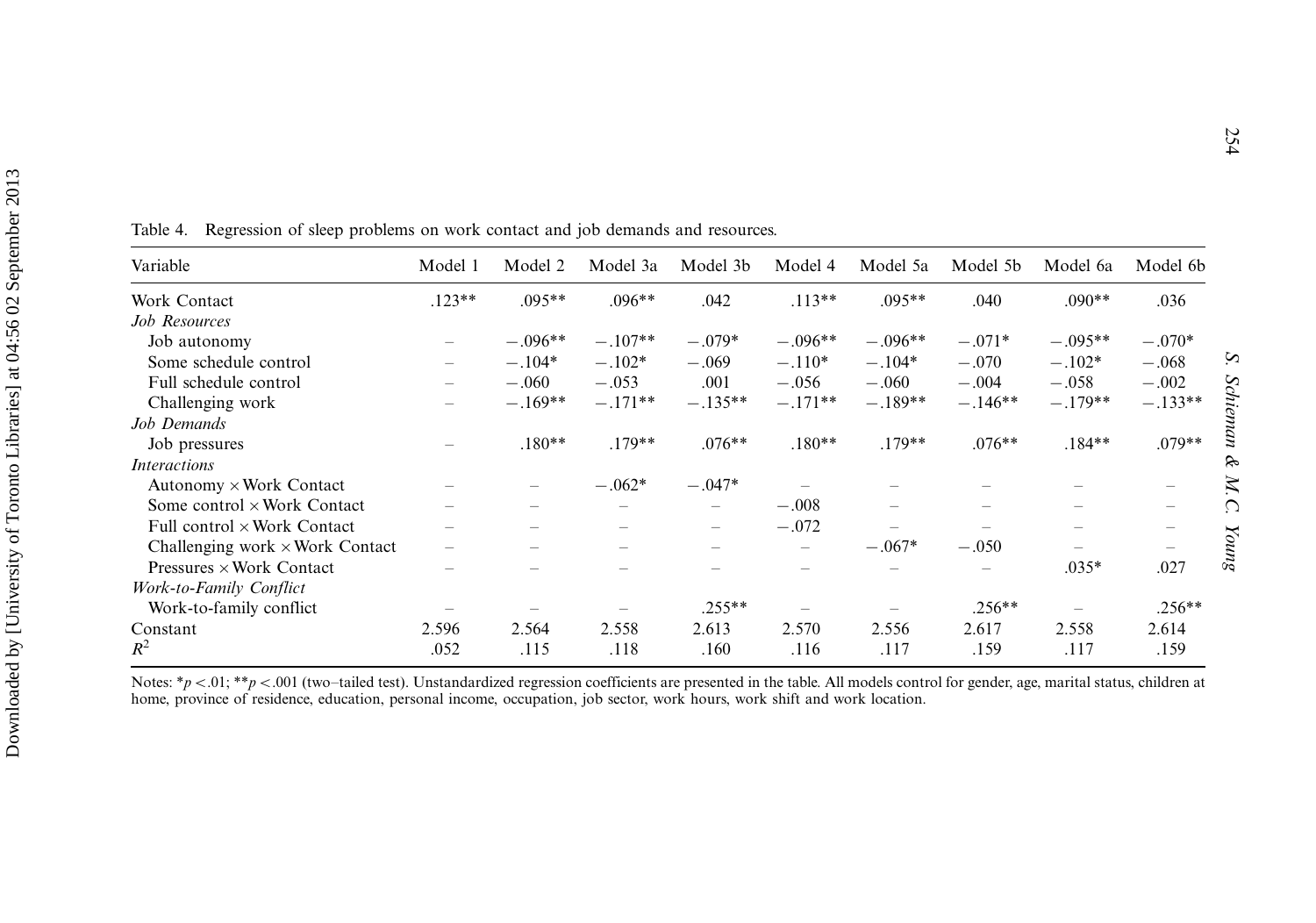

Figure 1. The relationship between work contact and work-to-family conflict across levels of job autonomy ( $N=5729$ ). Note: Predicted values of work-to-family conflict are based on results shown in model 3 of Table 2. All values for the continuous variables are held constant at their means. We solved that equation for white, married men working 40-49 hours per week in the private sector in professional occupations with no schedule control, earning \$25,000 to \$49,999 per year.

Psychological distress.. Model 1 of Table 3 shows that Work Contact was associated positively with distress. In model 2, each job resource was associated negatively with distress, while job pressure was related to more distress. Moreover, the relationship between Work Contact and distress held net of these job attributes. For interaction effects, we observed only one statistically significant interaction: the positive association between Work Contact and distress is weaker among those with more schedule control (model 4a). Supplementary analyses confirmed that this interaction improved model fit ( $F_{\text{model 4a}}$ =5.37, p <.05). In addition the inclusion of WFC, which itself is associated with greater distress, reduced the interaction effect to statistical non-significance (model 4b). A Sobel test indicated that WFC had a significant mediating influence (Sobel  $t_{\text{model 4a; 4b}} = -2.97, p < 0.01$ ).

Sleep problems. Model 1 of Table 4 shows that Work Contact was associated with more sleep problems. In model 2, each job resource was associated with fewer sleep problems, while job pressure was associated with more sleep problems. Moreover, the relationship between Work Contact and sleep problems held net of these job attributes. In addition, the positive association between Work Contact and sleep problems was weaker among those with more job autonomy (model 3a) and challenging work (model 5a); however, that positive associated was not moderated by schedule control (model 4a). Conversely, the positive association between Work Contact and sleep problems was stronger among those with more job pressure (model 6a). We found improved model fit with the inclusion of interaction terms for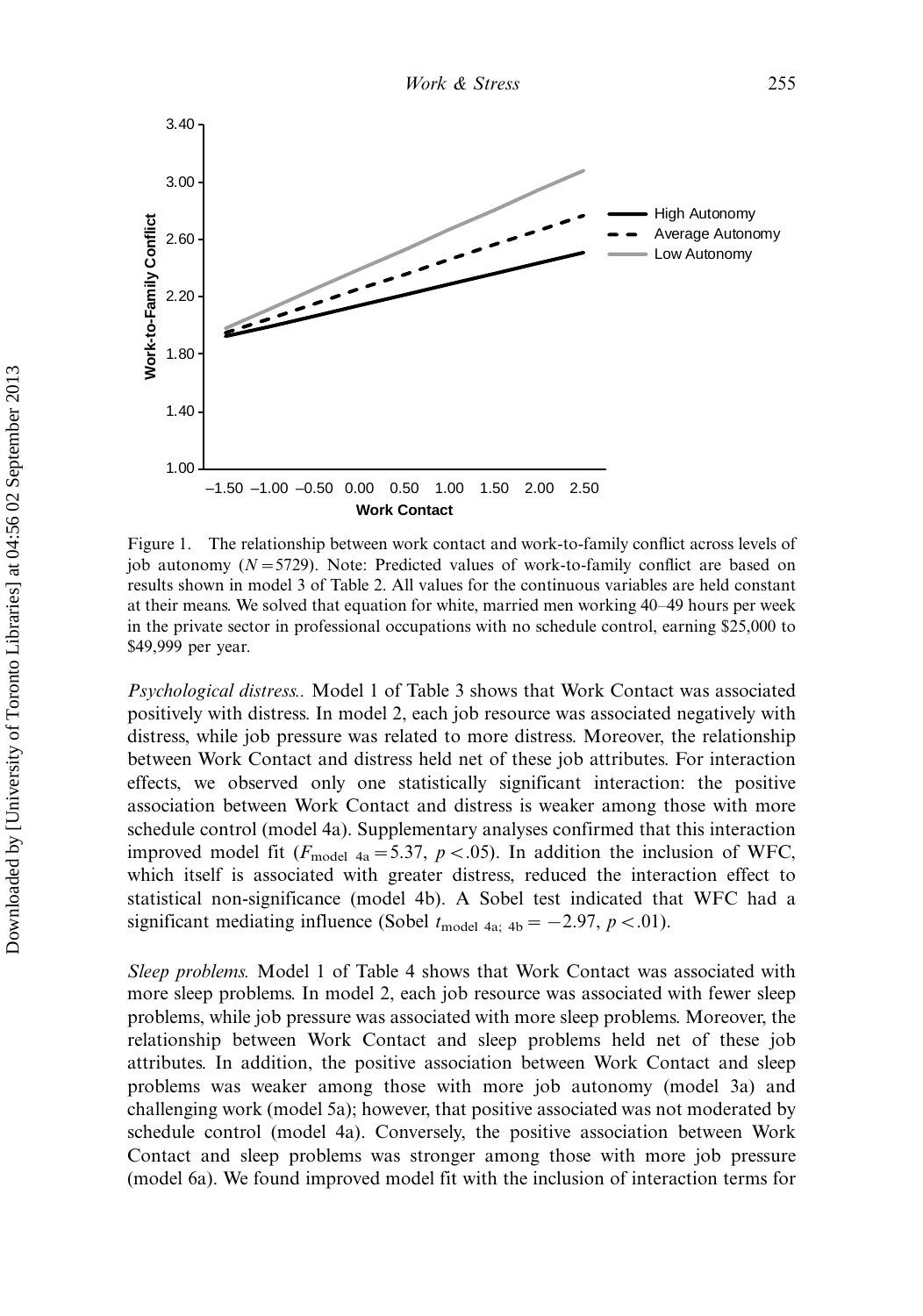

Figure 2. The relationship between work contact and work-to-family conflict across levels of job Pressure ( $N=5729$ ). Note: Predicted values of work-to-family conflict are based on results shown in model 6 of Table 2. All values for the continuous variables are held constant at their means. We solved that equation for white, married men working 40-49 hours per week in the private sector in professional occupations with no schedule control, earning \$25,000 to \$49,999 per year.



Figure 3. The relationship between work contact and sleep problems across levels of challenging work ( $N=5729$ ). Note: Predicted values of sleep problems are based on results shown in Table 4, model 5a. All continuous values are held constant at their respective means. We solved that equation for white, married men working 40-49 hours per week in the private sector in professional occupations with no schedule control, earning \$25,000 to \$49,999 per year.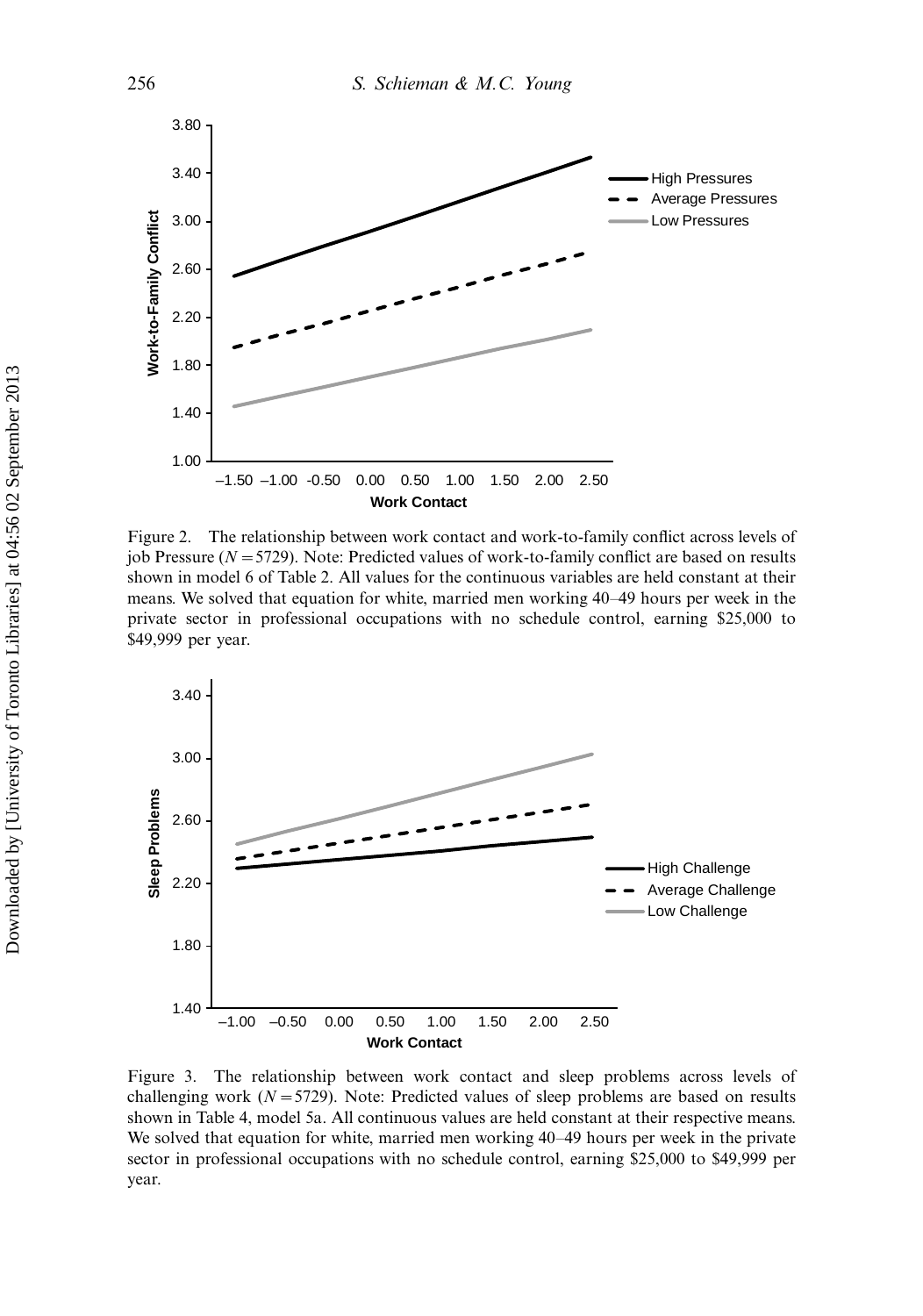autonomy ( $F_{\text{model 3a}} = 11.10, p < 0.01$ ), challenging work ( $F_{\text{model 5a}} = 7.68, p < 0.01$ ) and pressure ( $F_{\text{model 6a}} = 6.78$ ,  $p < .01$ ). To illustrate one of these interactions, Figure 3 shows the ways that challenging work buffered against the positive association between Work Contact and sleep problems. Lastly, the inclusion of WFC (which is associated with more sleep problems) reduced the interaction effects, and only the Work Contact-by-job autonomy term remained statistically significant (see models 3b, 5b, and 6b). A series of Sobel tests confirmed statistically significant mediating effects ( $t_{\text{model 3a; 3b}} = -3.80, p < .01; t_{\text{model 5a; 5b}} = -2.87, p < .01; t_{\text{model 6a; 6b}} = 2.75,$  $p < .01$ ).

#### **Discussion**

Is it problematic to be involved in communications about work outside working hours? In our analyses of a national sample of Canadian workers, we identified three main contributions from our study: (1) individuals who experienced more frequent Work Contact also tended to experience higher levels of WFC, psychological distress and sleep problems; (2) the positive relationship between Work Contact and WFC was weaker among those with more job resources, but stronger among those with more job pressure; and (3) to varying degrees, the positive association between Work Contact and both distress and sleep problems is weaker among those with more job resources. However, the patterns were not uniform, they differed somewhat across these two outcomes, and were largely attributable to differences in exposure to WFC. Collectively, our efforts provided an application and extension of the JD-R model.

Several observations were consistent with the resource hypothesis. First and foremost, all three of the job resources functioned as moderators for WFC. Specifically, the positive association between Work Contact and WFC was significantly weaker among workers who had more job autonomy, schedule control and challenging work. It is worth underscoring here that challenging work functioned as a moderator like the other more conventional job resources; this pattern therefore reinforced the characterization of challenging work as a ''job resource''. It also indicates that Work Contact that occurred in the context of a job that requires learning new things, engaging in creative tasks and using skills and abilities was less problematic for the work-family interface.

It is noteworthy that the different job-related resources had somewhat different moderating effects – that is, Work Contact that occurred in these different contexts seemed to have differing patterns of association with WFC, distress and sleep problems. For example, both job autonomy and challenging work had similar moderating functions for two of the three focal associations: WFC and sleep problems. By contrast, the positive association between Work Contact and WFC and distress was weaker among those with more schedule control; schedule control, however, did not moderate the association between Work Contact and sleep problems. These divergent patterns are somewhat surprising and underscore the importance of considering different resources and outcomes in research on stress in the work-family interface. At this early stage of our research, we are uncertain about the specific reasons for these different patterns. One point of speculation about schedule control, for example, is as follows: because of the flexibility and type of control it affords, schedule control might be a more practical and effective resource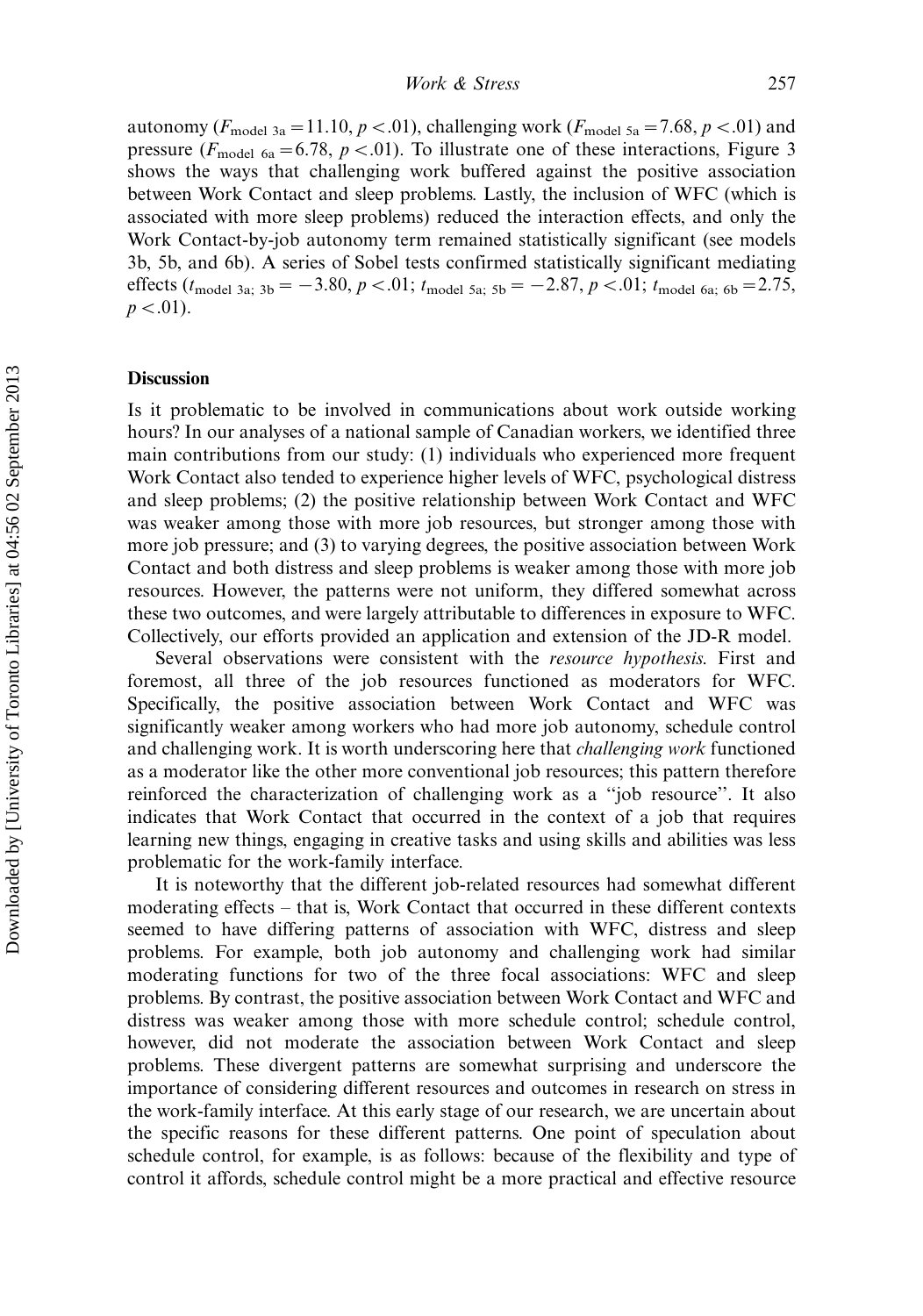for neutralizing interruptions and therefore help minimize the extent to which Work Contact is disruptive. These processes associated with schedule control may be more closely related to feelings of anxiety and worry. On the other hand, having greater autonomy and challenging work may minimize the extent to which Work Contact "keeps one up at night" ruminating on work problems. Establishing a basis for these kinds of nuances, however, requires more in-depth analyses of underlying processes and meanings. Towards this end, a qualitative component of the present study that is currently in progress will directly build upon these preliminary findings and seek to elaborate on them in detail.

In addition to our observations of buffering effects for the job resources, another contribution of our study involves the ways that job pressure was consistently associated with an increased positive association between Work Contact and the different outcomes. As others have documented, job pressure has been associated with more frequent Work Contact (Schieman & Glavin, 2008). We expand upon that previous research by demonstrating that Work Contact was even more problematic when it occurs in a context where workers feel overwhelmed by the amount of work that they have to do, when they are required to work on too many tasks at the same time, and when the demands of their job exceeded the time that they have to do the work. In other words: high-pressured work contexts in which workers feel overworked can intensify the association between Work Contact and WFC or sleep problems. In some ways, these findings provide an extension of the JD-R model by revealing the ways in which one type of job demand, pressure or overwork, amplifies the problematic aspects of what Voydanoff (2007) has identified as a central ''boundary-spanning demand'': Work Contact.

Moreover, our analyses also illustrate the ways in which WFC contributes to the interaction effects for Work Contact and these job characteristics. We detected three inter-related patterns that contribute to these effects. First, people with more WFC tended to have more distress and sleep problems. Second, each of the job resources was associated with a reduction in the positive association between Work Contact and WFC. Taking these patterns into account helps explain why job resources and job pressure moderated the positive associations between Work Contact and both distress and sleep problems. These interrelationships suggest that WFC is a potentially critical mediating mechanism.

#### Limitations

Despite these contributions of the study, we wish to acknowledge several study limitations. First and foremost, these findings are based on analyses of crosssectional data. This limits our claims about causal ordering. However, it does not necessarily suggest that the patterns do not reflect some of the processes or mechanisms in workers' experiences. One way we might reflect on this limitation involves how closely our modelling approach seeks to map on to the conceptual and theoretical ideas about the interrelationships among these job conditions. It is directly linked to the theoretical case and personal narratives that people use when they describe the nature of their work and the consequent stressors or demands embedded in those arrangements. Nonetheless, we recognize that some part of the causal associations among resources, demands and distress or sleep may occur in a different direction (de Lange, Taris, Kompier, Houtman, & Bongers, 2004). Another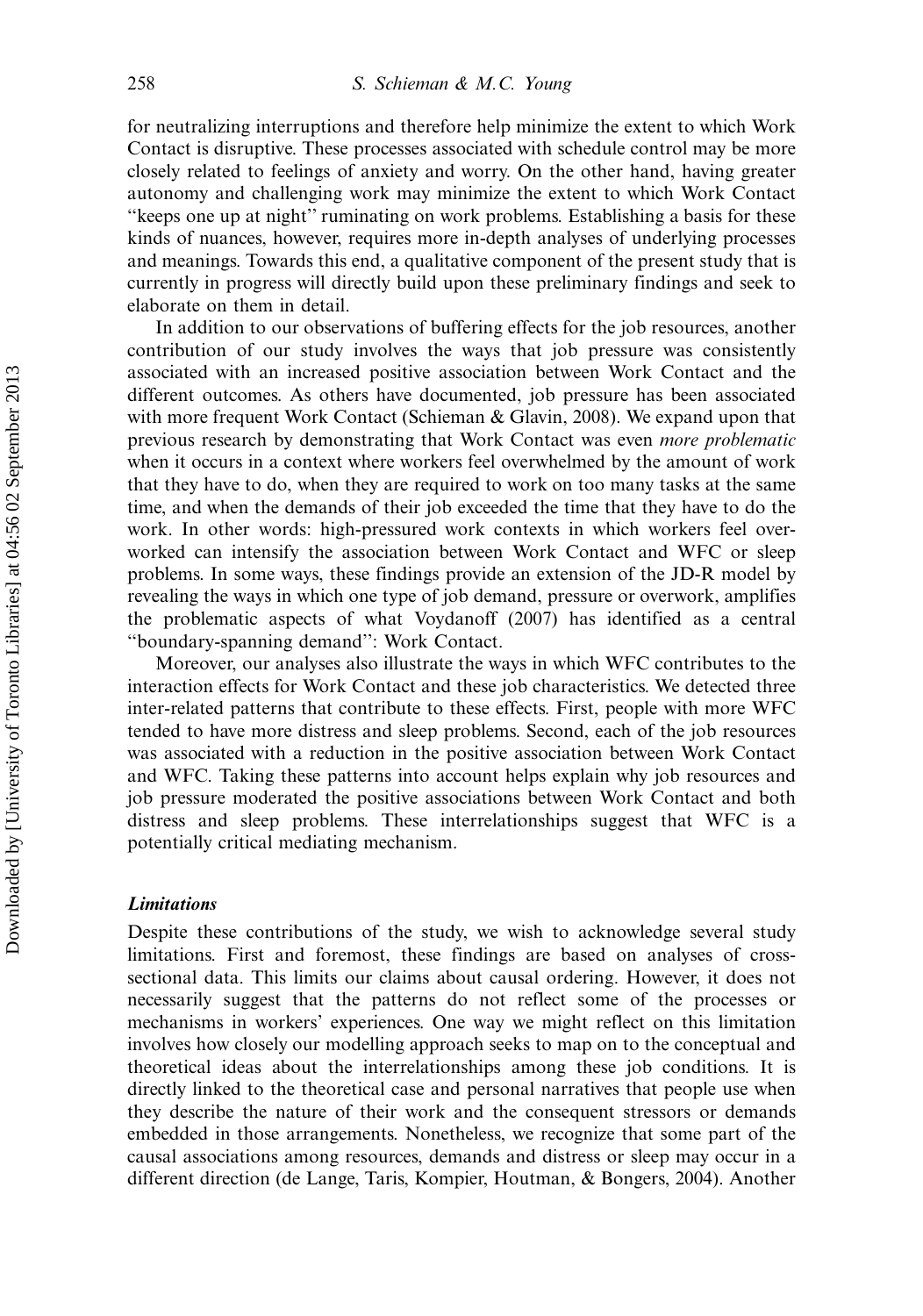concern about cross-sectional data involves the influence of selection effects. The data analyzed here are from the first wave of a proposed multi-wave effort. We anticipate the capacity in future additional waves of data to better establish causal ordering and the influence of selection effects. The present study should therefore be viewed as a preliminary baseline set of ideas and estimates that require further validation with the anticipated longitudinal data. Moreover, as we mentioned above, an ongoing supplementary qualitative component of our investigations that involves in-depth interviews with a broad cross-section of these same study participants will help us to elaborate more fully on the meanings and appraisals of the processes we have sought to articulate here.

#### Conclusion

We have shown that workers who frequently sent and received work communications outside of regular work hours tended to report more WFC, psychological distress and sleep problems. Three job-related resources - autonomy, schedule control and challenging work - weakened the link between Work Contact and WFC, and, to varying degrees, also buffered against the link with distress or sleep problems. Importantly, however, we have also demonstrated that job pressure had an amplifying influence, providing a context in which Work Contact was associated with even greater detrimental outcomes. Finally, WFC either partially or fully mediated these interaction effects. Collectively, these observations provide preliminary steps that shed new light on a growing phenomenon - that of sending and receiving work-related communications outside working hours – and the relevance of job-related demands and resources for its consequences, both personal and in role functioning.

#### Acknowledgements

A grant award from the Canadian Institutes of Health Research (CIHR) supports this study (Funding Reference Number: MOP-102730; Scott Schieman, P.I).

#### References

- Ashforth, B. E., Kreiner, G. E., & Fugate, M. (2000). All in a day's work: Boundaries and micro role transitions. Academy of Management Review, 25, 472-491.
- Bakker, A. B., & Demerouti, E. (2007). The job-demands-resources model: State of the art. Journal of Managerial Psychology, 22, 309-328.
- Bakker, A. B., Demerouti, E., & Euwema, M. C. (2005). Job resources buffer the impact of job demands on burnout. Journal of Occupational Health Psychology, 10, 170-180.
- Bakker, A. B., & Geurts, S. A. E. (2004). Toward a dual-process model of work-home interference. Work and Occupations, 31, 345-366.
- Batt, R., & Valcour, P. M. (2003). Human resources practices as predictors of work-family outcomes and employee turnover. Industrial Relations, 42, 189-220.
- Beehr, T. A., Glaser, K. M., Canali, K. G., & Wallwey, D. A. (2001). Back to basics: Reexamination of demand control theory of occupational stress. Work & Stress, 15, 115–130.
- Boswell, W. R., & Olson-Buchanan, J. B. (2007). The use of communication technologies after hours: The role of work attitudes and work-life conflict. Journal of Management, 33, 592-610.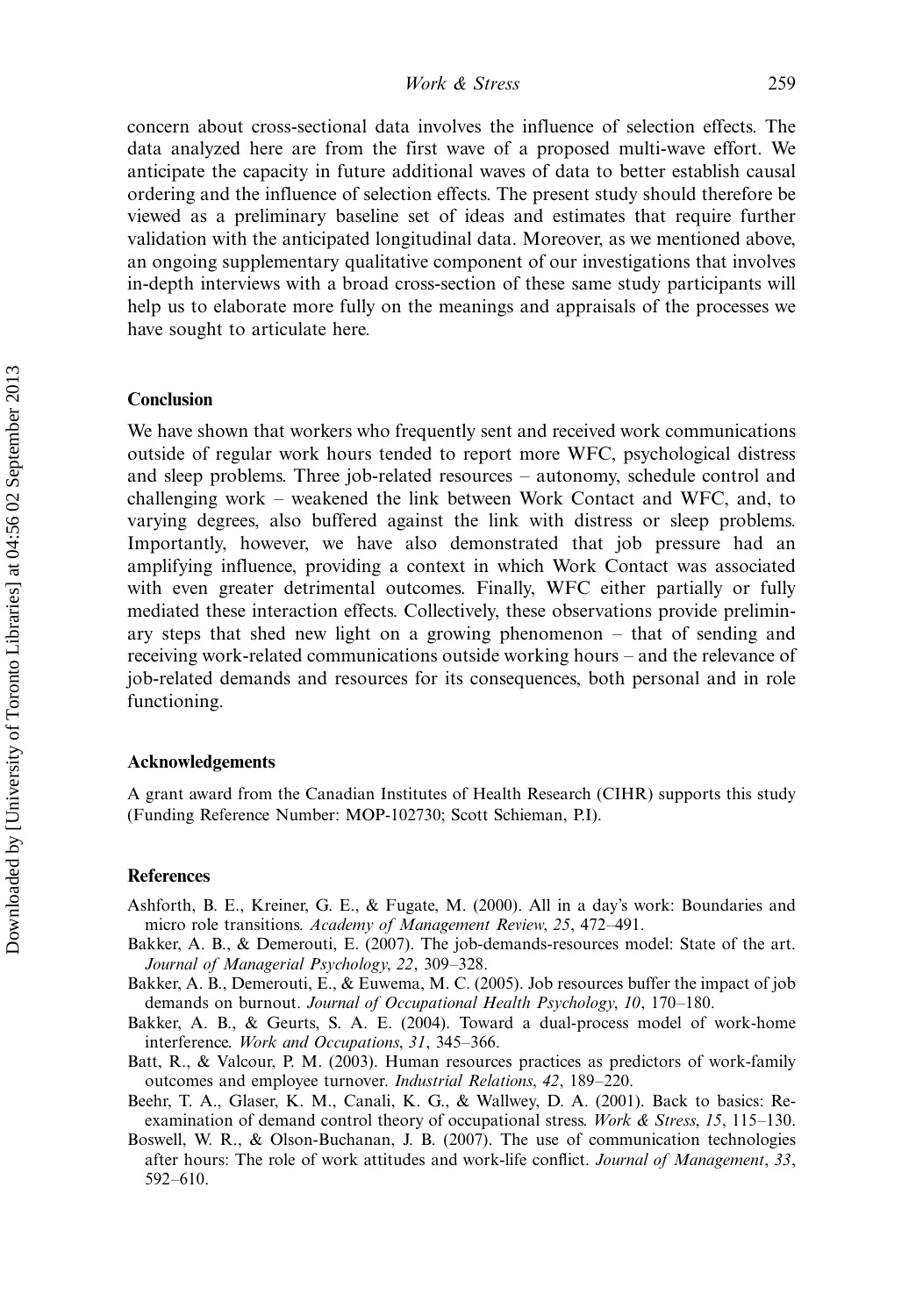- Carayon, P., & Zijlstra, F. R. H. (1999). Relationship between job control, work pressure and strain: Studies in the USA and the Netherlands. Work & Stress, 13, 32-48.
- Chatzitheochari, S., & Arber, S. (2009). Lack of sleep, work and the long hours culture: Evidence from the UK Time Use Survey. Work, Employment, and Society, 23, 30-48.
- Chelsey, N. (2005). Blurring boundaries? Linking technology use, spillover, individual distress, and family satisfaction. Journal of Marriage and Family, 67, 1237-1248.
- Chesley, N., Moen, P., & Shore, R. P. (2003). The new technology climate: Work and family in the information age. In P. Moen (Ed.), It's about time: Couples' strategies, strains, and successes (pp. 220-241). Cornell: Cornell University Press.
- Clark, S. C. (2000). Work/family border theory: A new theory of work/family balance. Human Relations, 53, 747-770.
- De Lange, A. H., Taris, T. W., Kompier, M. A., Houtman, I. L., & Bongers, P. M. (2004). The relationships between work characteristics and mental health: Examining normal, reversed and reciprocal relationships in a 4-wave study. Work & Stress, 18, 149-166.
- Demerouti, E., Bakker, A. B., Nachreiner, F., & Schaufeli, W. B. (2001). The job demandsresources model of burnout. Journal of Applied Psychology, 86, 499-512.
- Demerouti, E., Bakker, A. B., de Jonge, J., Janssen, P. P., & Schaufeli, W. B. (2001). Burnout and engagement at work as a function of demands and control. Scandinavian Journal of Work, Environment and Health, 27, 279-86.
- Diestel, S., & Schmidt, K. H. (2009). Mediator and moderator effects of demands on selfcontrol in the relationship between work load and indicators of job strain. Work & Stress, 23, 60-79.
- Freeman, N., & Muraven, N. (2010). Don't interrupt me! Task interruption depletes the self's limited resources. Motivation and Emotion, 34, 230-241.
- Galinsky, E., Kim, S. S., & Bond, J. T. (2001). Feeling overworked: when work becomes too much. New York, NY: Families and Work Institute.
- Glavin, P., & Schieman, S. (2012). Work-family role blurring and work-family conflict: The moderating influence of job resources and job demands. Work & Occupations, 39, 71–98.
- Glavin, P., Schieman, S., & Reid, S. (2011). Boundary-spanning work demands and their consequences for guilt and psychological distress. Journal of Health and Social Behavior, 52, 43-57.
- Golden, L. (2001). Flexible work schedules: Which workers get them? American Behavioral Scientist, 44, 1157-1178.
- Greenhaus, J. H., & Beutell, N. J. (1985). Sources of conflict between work and family roles. Academy of Management Review, 10, 76-88.
- Greenhaus, J. H., & Parasuraman, S. (1987). A work-nonwork interactive perspective of stress and its consequences. Journal of Organizational Behavior Management, 8, 37-60.
- Hackman, J. R., & Oldham, G. R. (1975). Development of the job diagnostic survey. Journal of Applied Psychology, 60, 159-170.
- Hakanen, J., Schaufeli, W. B., & Ahola, K. (2008). The job demands-resources model: A threeyear cross-lagged study of burnout, depression, commitment, and work engagement. Work & Stress, 22, 224-241.
- Harmä, M. (2006). Work hours in relation to work stress, recovery and health. Scandinavian Journal of Work Environment Health, 32, 502-514.
- Häusser, J. A., Mojzisch, A., Niesel, M., & Schulz-Hardt, S. (2010). Ten years on: A review of recent research on the Job Demand-Control (-Support) model and psychological well-being. Work & Stress, 24, 1-35.
- Kahn, R. L., & Byosserie, P. (1992). Stress in organizations. In M. D. Dunette & L. M. Hough (Eds.), Handbook of industrial and organizational psychology (Vol. 3, 2nd ed., pp. 571-650). Palo Alto, CA: Consulting Psychologists Press.
- Karasek, R. (1979). Job demands, job decision latitude, and mental strain: Implications for job redesign. Administrative Science Quarterly, 24, 285-308.
- Karasek, R., Brisson, C., Kawakami, N., Houtman, I., Bongers, P., & Amick, B. (1998). The job content questionnaire (JQC): An instrument for internationally comparative